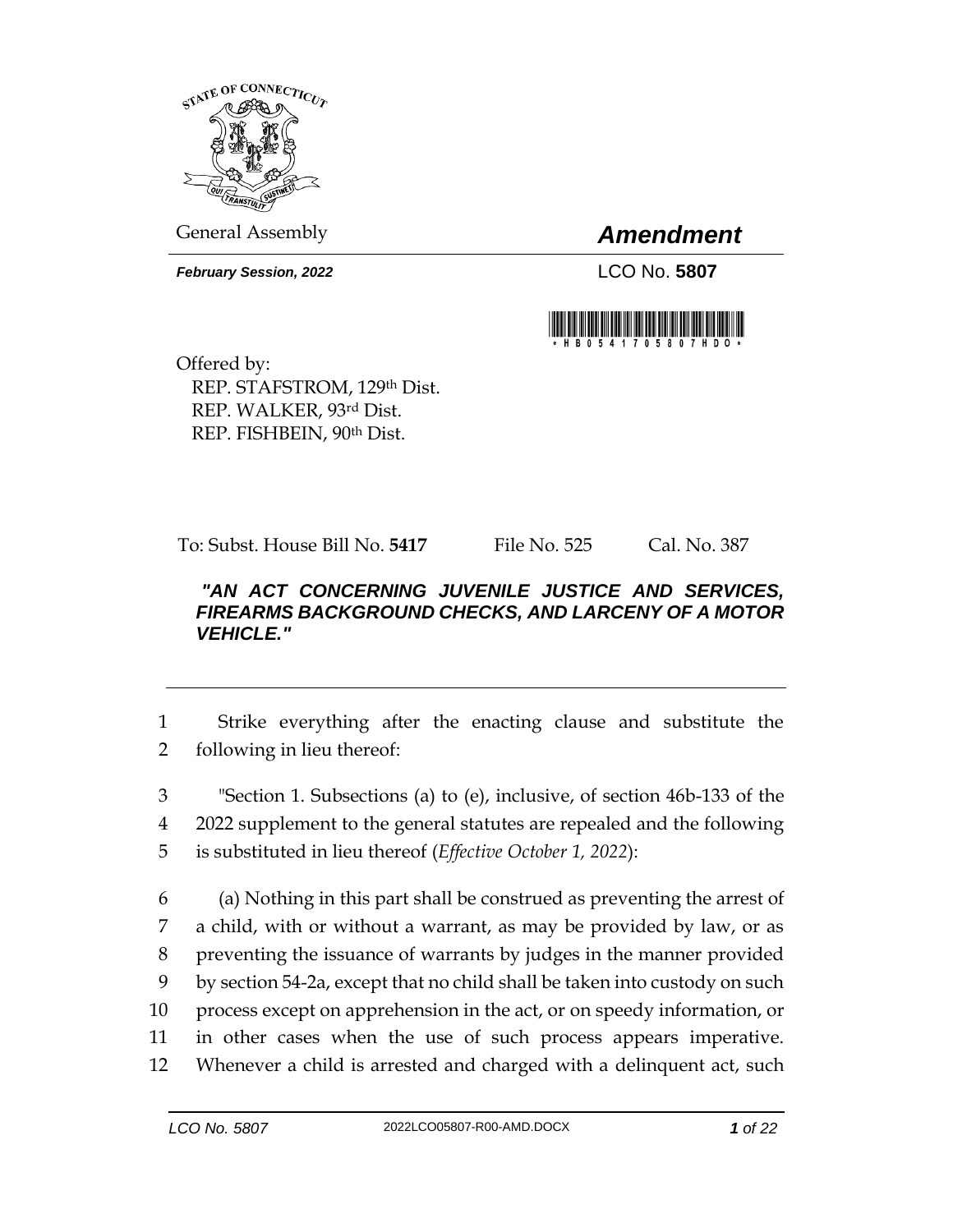child (1) shall be brought before a judge of the Superior Court not later 14 than the fifth business day after such arrest, unless required sooner 15 pursuant to subsection (e) of this section, and (2) may be required to submit to the taking of his photograph, physical description and 17 fingerprints. Notwithstanding the provisions of section 46b-124, as 18 amended by this act, the name, photograph and custody status of any child arrested for the commission of a capital felony under the provisions of section 53a-54b in effect prior to April 25, 2012, or class A felony may be disclosed to the public.

 (b) Whenever a child is brought before a judge of the Superior Court, which court shall be the court that has jurisdiction over juvenile matters where the child resides if the residence of such child can be determined, such judge shall immediately have the case proceeded upon as a juvenile matter. Such judge may admit the child to bail or release the child in the custody of the child's parent or parents, the child's guardian 28 or some other suitable person to appear before the Superior Court when 29 ordered. If there is probable cause to believe that the child has 30 committed the acts alleged, the court may consider if the child should be assessed for services. Such assessment shall be held not later than two weeks after the child is arraigned and such child shall have the right to counsel at such assessment. If detention becomes necessary, such detention shall be in the manner prescribed by this chapter, provided the child shall be placed in the least restrictive environment possible in a manner consistent with public safety.

 (c) (1) Upon the arrest of any child by an officer, such officer may **[**(1)**]** (A) release the child to the custody of the child's parent or parents, guardian or some other suitable person or agency, **[**(2)**]** (B) at the discretion of the officer, release the child to the child's own custody, or **[**(3)**]** (C) using the form prescribed pursuant to section 46b-133p, as amended by this act, seek a court order to detain the child in a juvenile residential center. No child may be placed in a juvenile residential center unless a judge of the Superior Court determines, based on the available facts, that **[**(A)**]** (i) there is probable cause to believe that the child has committed the acts alleged, **[**(B) there is no appropriate less restrictive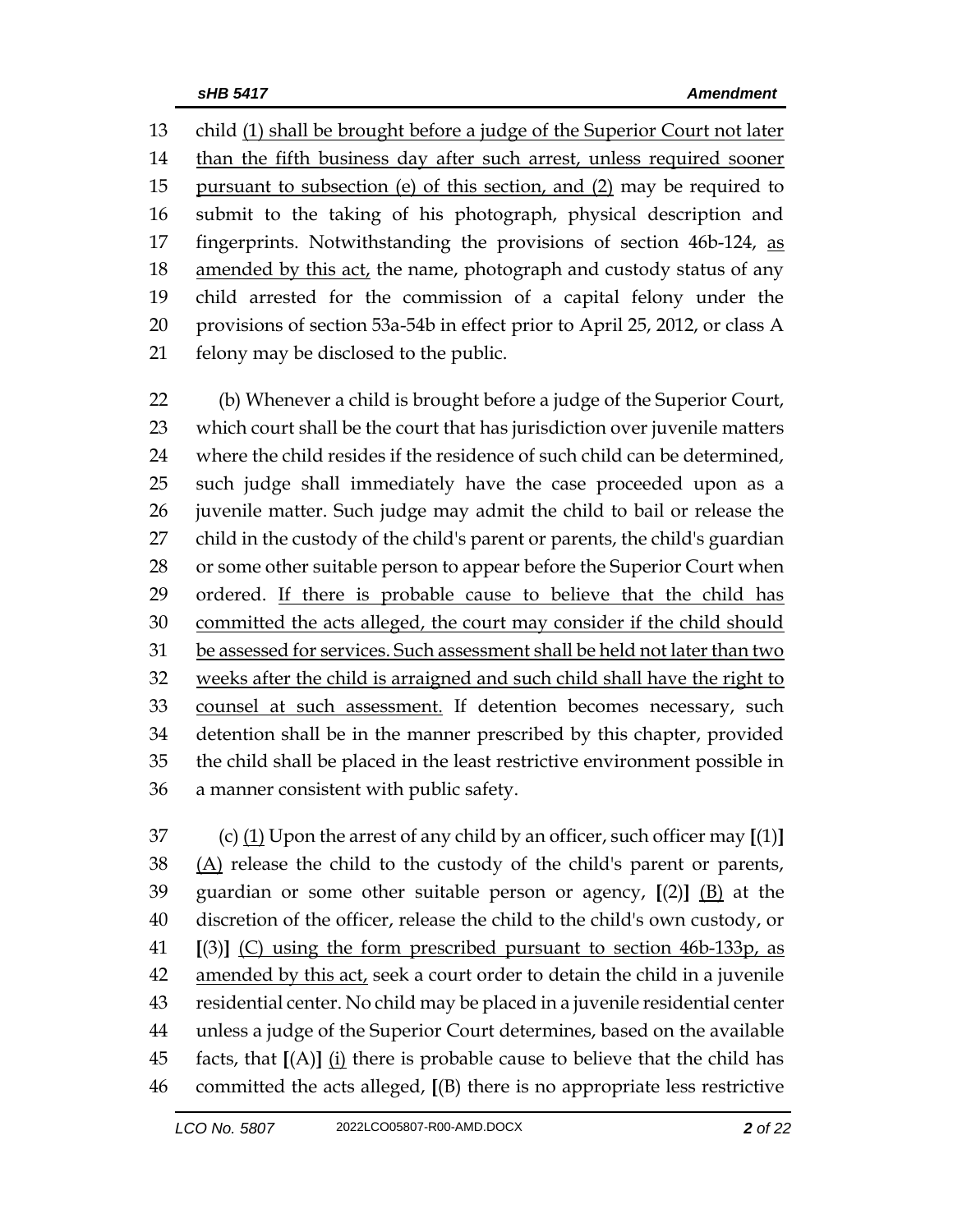alternative available**]** (ii) detention of the child is more reasonable than an appropriate less restrictive alternative, and **[**(C)**]** (iii) there is **[**(i)**]** (I) probable cause to believe that the level of risk that the child poses to public safety if released to the community prior to the court hearing or disposition cannot be managed in a less restrictive setting, **[**(ii)**]** (II) a need to hold the child in order to ensure the child's appearance before the court or compliance with court process, as demonstrated by the child's previous failure to respond to the court process, or **[**(iii)**]** (III) a need to hold the child for another jurisdiction. No child shall be held in any juvenile residential center unless an order to detain is issued by a 57 judge of the Superior Court. If any such judge declines to detain a child, such judge shall articulate the reasons in writing, upon the form submitted in accordance with subparagraph (C) of this subdivision, for not holding the child in a juvenile residential center.

 (2) A judge of the Superior Court may order any child who is released into the custody of his or her parent or guardian or some other suitable person or agency after being charged with a second or subsequent delinquency offense involving a motor vehicle, as defined in section 46b-133j, as amended by this act, or property theft, to be electronically monitored by using a global positioning system device until such child's case is disposed of or earlier upon order of the court. Any failure by the child to adhere to the judge's order concerning electronic monitoring may result in immediate detention of such child.

 (d) When a child is arrested for the commission of a delinquent act and the child is not placed in a juvenile residential center or referred to a diversionary program, an officer shall serve a written complaint and summons on the child and the child's parent, guardian or some other suitable person or agency. If such child is released to the child's own custody, the officer shall make reasonable efforts to notify, and to provide a copy of a written complaint and summons to, the parent or guardian or some other suitable person or agency prior to the court date on the summons. If any person so summoned wilfully fails to appear in court at the time and place so specified, the court may issue a warrant 80 for the child's arrest or a capias to assure the appearance in court of such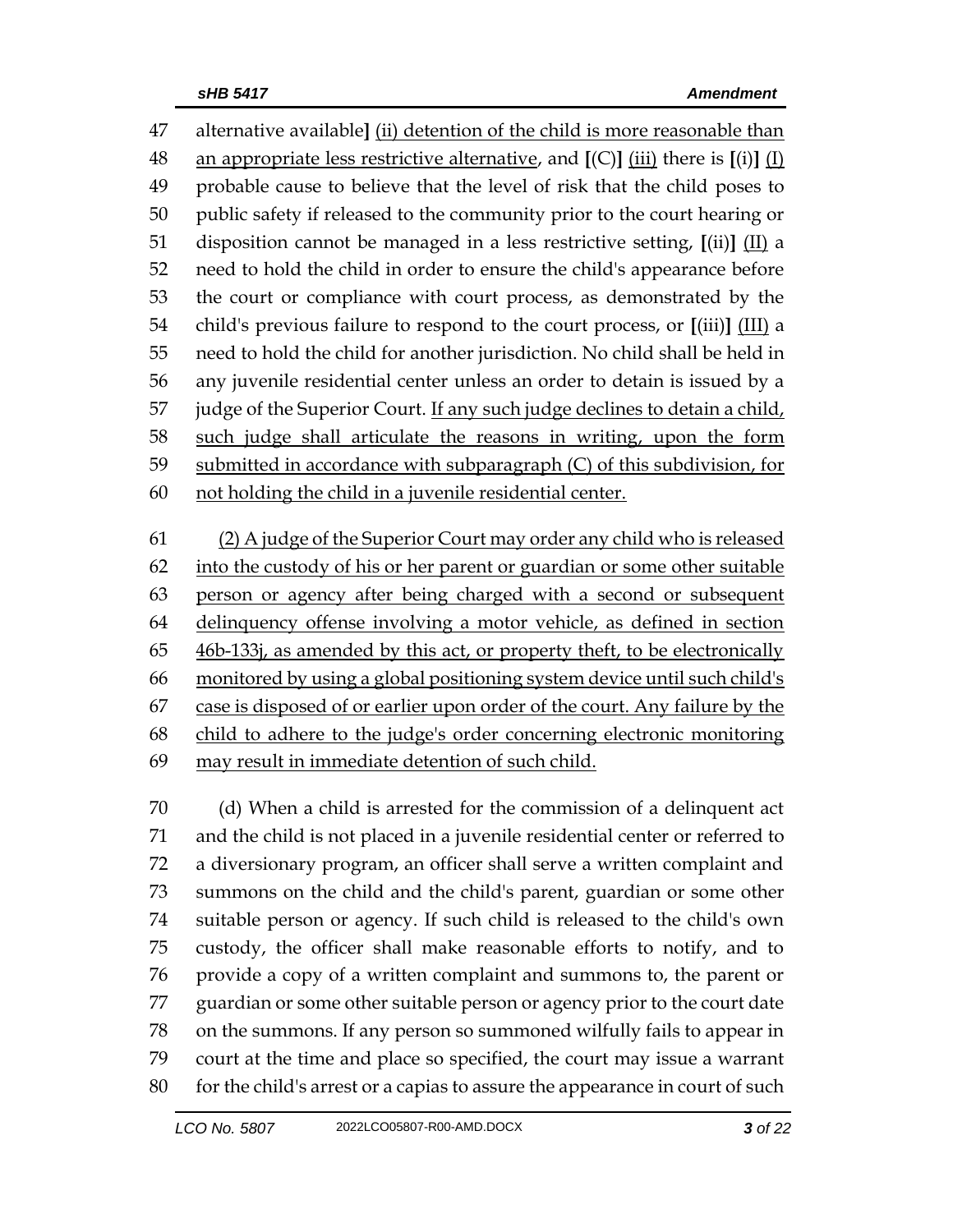parent, guardian or other person. If a child wilfully fails to appear in response to such a summons, the court may order such child taken into custody and such child may be charged with the delinquent act of wilful failure to appear under section 46b-120, as amended by this act. The court may punish for contempt, as provided in section 46b-121, any parent, guardian or other person so summoned who wilfully fails to appear in court at the time and place so specified.

 (e) When a child is arrested for the commission of a delinquent act and is placed in a juvenile residential center pursuant to subsection (c) of this section, such child may be detained pending a hearing which shall be held on the business day next following the child's arrest. No child may be detained after such hearing unless the court determines, based on the available facts, that (1) there is probable cause to believe that the child has committed the acts alleged, (2) there is no less restrictive alternative available, and (3) through the use of the detention risk screening instrument developed pursuant to section 46b-133g, that there is (A) probable cause to believe that the level of risk the child poses to public safety if released to the community prior to the court hearing or disposition cannot be managed in a less restrictive setting, **[**;**]** (B) a need to hold the child in order to ensure the child's appearance before the court or compliance with court process, as demonstrated by the child's previous failure to respond to the court process, or (C) a need to hold the child for another jurisdiction. Such probable cause may be shown by sworn affidavit in lieu of testimony. No child shall be released from a juvenile residential center who is alleged to have committed a serious juvenile offense except by order of a judge of the Superior Court. The court may, in its discretion, consider as an alternative to detention a suspended detention order with graduated sanctions to be imposed based on the detention risk screening for such child, using the instrument developed pursuant to section 46b-133g. Any child confined in a community correctional center or lockup shall be held in an area separate and apart from any adult detainee, except in the case of a nursing infant, and no child shall at any time be held in solitary confinement. **[**or**]** No such child may be held for a period that exceeds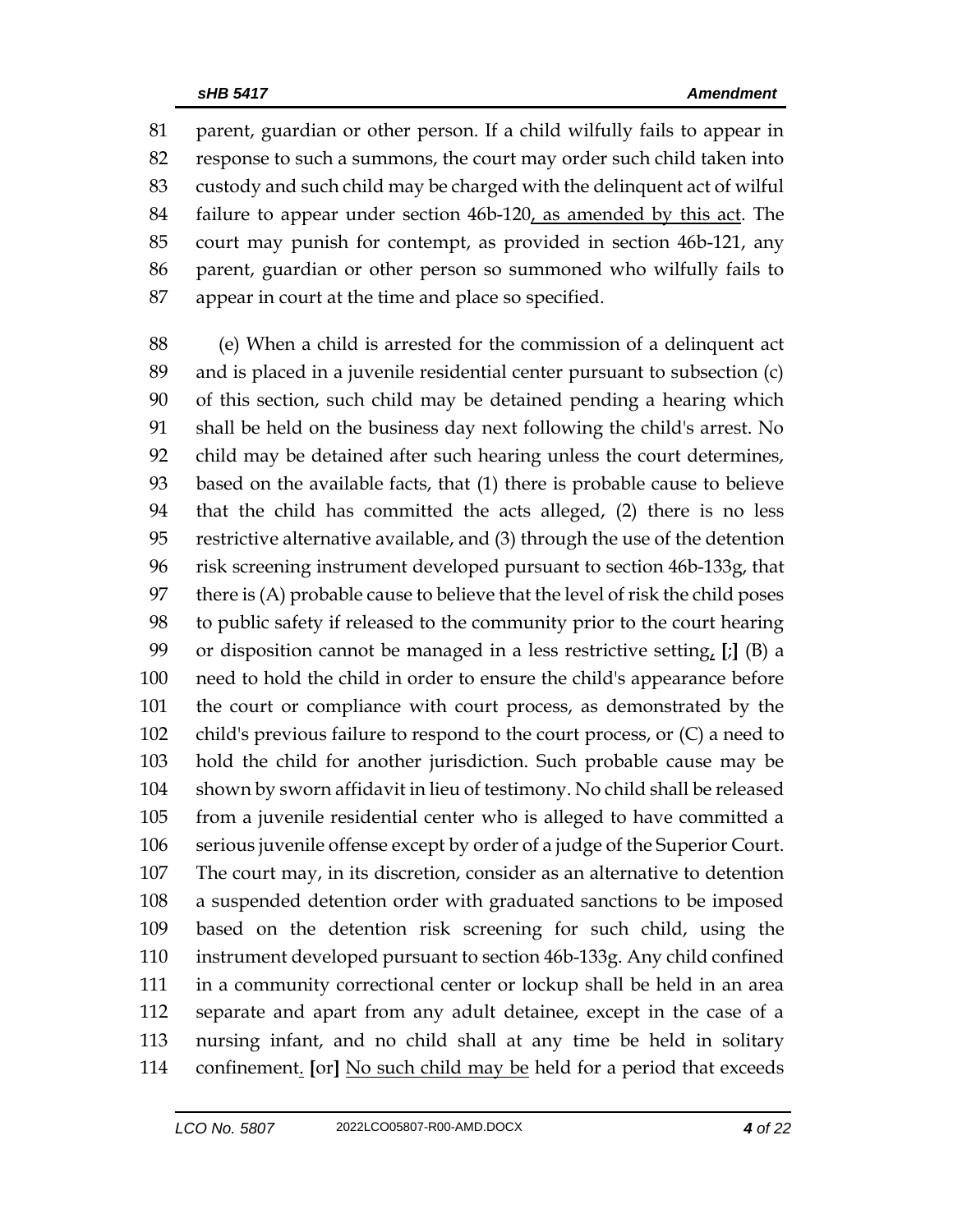| six hours, except such child may be held for a period that does not        |  |  |  |
|----------------------------------------------------------------------------|--|--|--|
| exceed eight hours in a case where an officer has submitted an             |  |  |  |
| application for an order of detention and the judge has not yet ruled on   |  |  |  |
| such application, or if such officer has been unable to contact such       |  |  |  |
| child's parent or guardian. When a female child is held in custody, she    |  |  |  |
| shall, as far as possible, be in the charge of a woman attendant.          |  |  |  |
| Sec. 2. Section 46b-133d of the general statutes is repealed and the       |  |  |  |
| following is substituted in lieu thereof (Effective October 1, 2022):      |  |  |  |
| (a) For the purposes of this section, "special juvenile probation"         |  |  |  |
| means a period of probation imposed by the superior court for juvenile     |  |  |  |
| matters upon a child in a proceeding designated as a serious homicide,     |  |  |  |
| firearm or sexual offender prosecution during which the child is           |  |  |  |
| supervised by a juvenile probation officer prior to such child attaining   |  |  |  |
| eighteen years of age and by an adult probation officer after such child   |  |  |  |
| attains eighteen years of age.                                             |  |  |  |
| (b) Whenever a child is referred for $(1)$ the commission of any crime     |  |  |  |
| of $(A)$ murder or manslaughter in the first degree, $(B)$ a violation of  |  |  |  |
| section 53a-56a, 53a-60a, 53a-60c, 53a-92a, 53a-94a, 53a-102a, 53a-103a or |  |  |  |
| 53a-212, or (C) a violation of section 53a-59, 53a-101 or 53a-136a if such |  |  |  |
| violation involved the use of a firearm, or (2) the commission of any      |  |  |  |
| crime of a sexual nature, and such case is not transferred to the regular  |  |  |  |
| criminal docket pursuant to section 46b-127, the prosecutorial official    |  |  |  |
|                                                                            |  |  |  |

137 may request the court to designate the proceeding as a serious homicide, 138 firearm or sexual offender prosecution.

 (c) If a prosecutorial official requests that a proceeding be designated 140 as a serious homicide, firearm or sexual offender prosecution, the court shall hold a hearing not later than thirty days after the filing of such request unless good cause is shown by the prosecutorial official or by the child as to why the hearing should not be held within such period. If good cause is shown, the hearing shall be held not later than ninety days after the filing of such request. The court shall decide whether to designate the proceeding as a serious homicide, firearm or sexual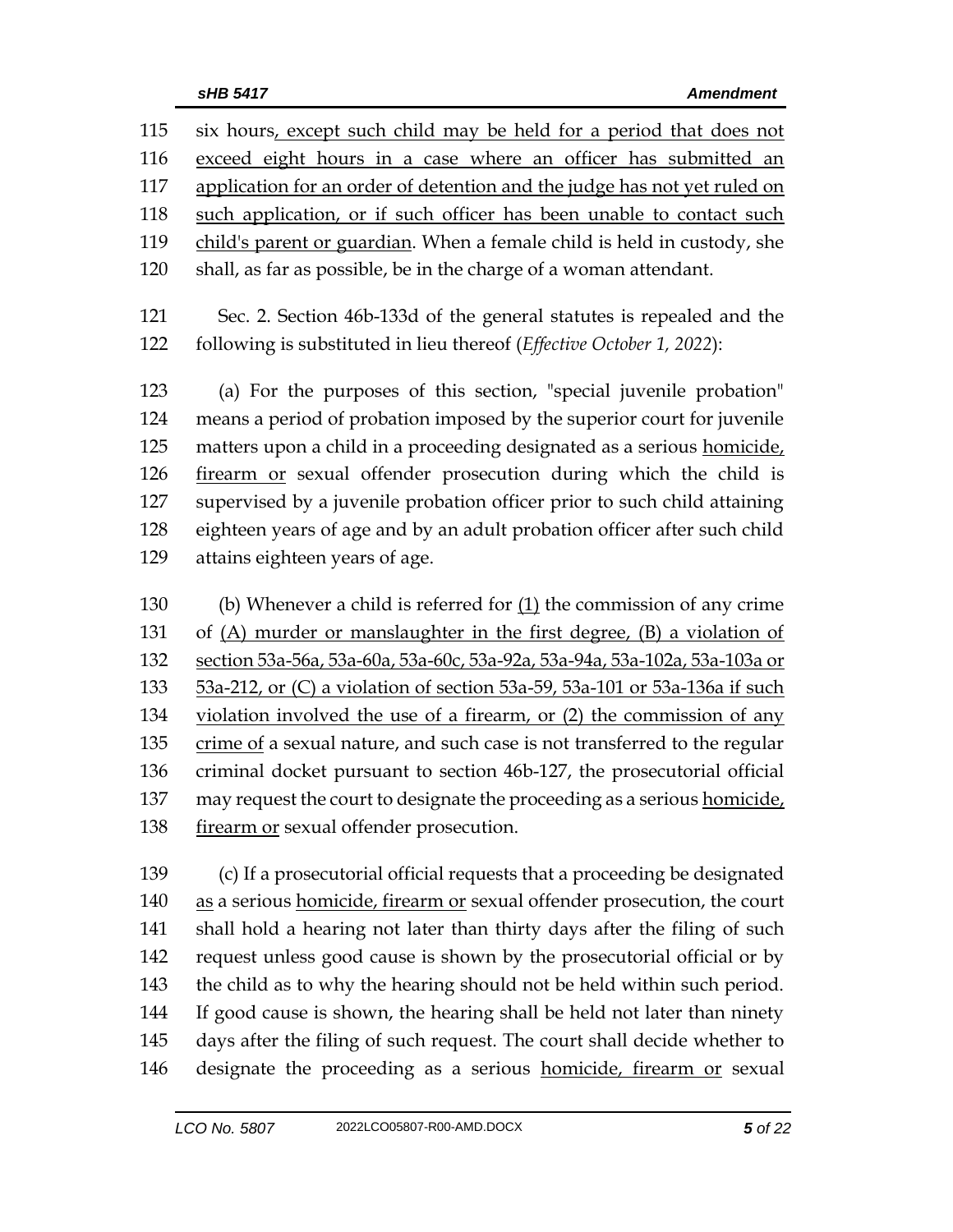offender prosecution not later than thirty days after the completion of such hearing. The court shall grant the request to designate the proceeding as a serious homicide, firearm or sexual offender prosecution if the court finds probable cause to believe the child has committed the felony act charged and the prosecutorial official shows by **[**a preponderance of the**]** clear and convincing evidence that such designation will serve the public safety. The decision to designate the proceeding as a serious homicide, firearm or sexual offender prosecution shall not be a final judgment for purposes of appeal.

 (d) A proceeding designated as a serious homicide, firearm or sexual offender prosecution pursuant to subsection (c) of this section shall be held before the court without a jury provided the child has waived the right to a trial by jury. If a child is convicted of or pleads guilty or nolo contendere to a charge in a proceeding that has been designated as a serious homicide, firearm or sexual offender prosecution, the court shall: (1) Sentence the child in accordance with section 46b-140, provided such sentence may be extended for a period not to exceed sixty months, (2) sentence the child to a period of special juvenile probation of at least five years, to commence upon the release of the child from the institution, agency or program in whose care the child had been placed, and (3) sentence the child in accordance with section 53a-28 with the execution of such sentence stayed on the condition that the child not violate the conditions of the sentence imposed pursuant to subdivisions (1) and (2) of this subsection or commit a subsequent crime.

 (e) Whenever **[**it appears**]** there is probable cause to believe that a child who has been sentenced pursuant to subsection (d) of this section has violated the conditions of the sentence imposed pursuant to subdivision (2) of said subsection or has committed a subsequent crime, the court may **[**, without notice, order that the child be immediately**]** issue a warrant for the arrest of the child for a violation of the conditions of the sentence imposed pursuant to subsection (d) of this section and may order that the child be taken into custody in accordance with the provisions of sections 46b-125 and 53a-32. If such violation of probation or subsequent crime occurs prior to the person attaining eighteen years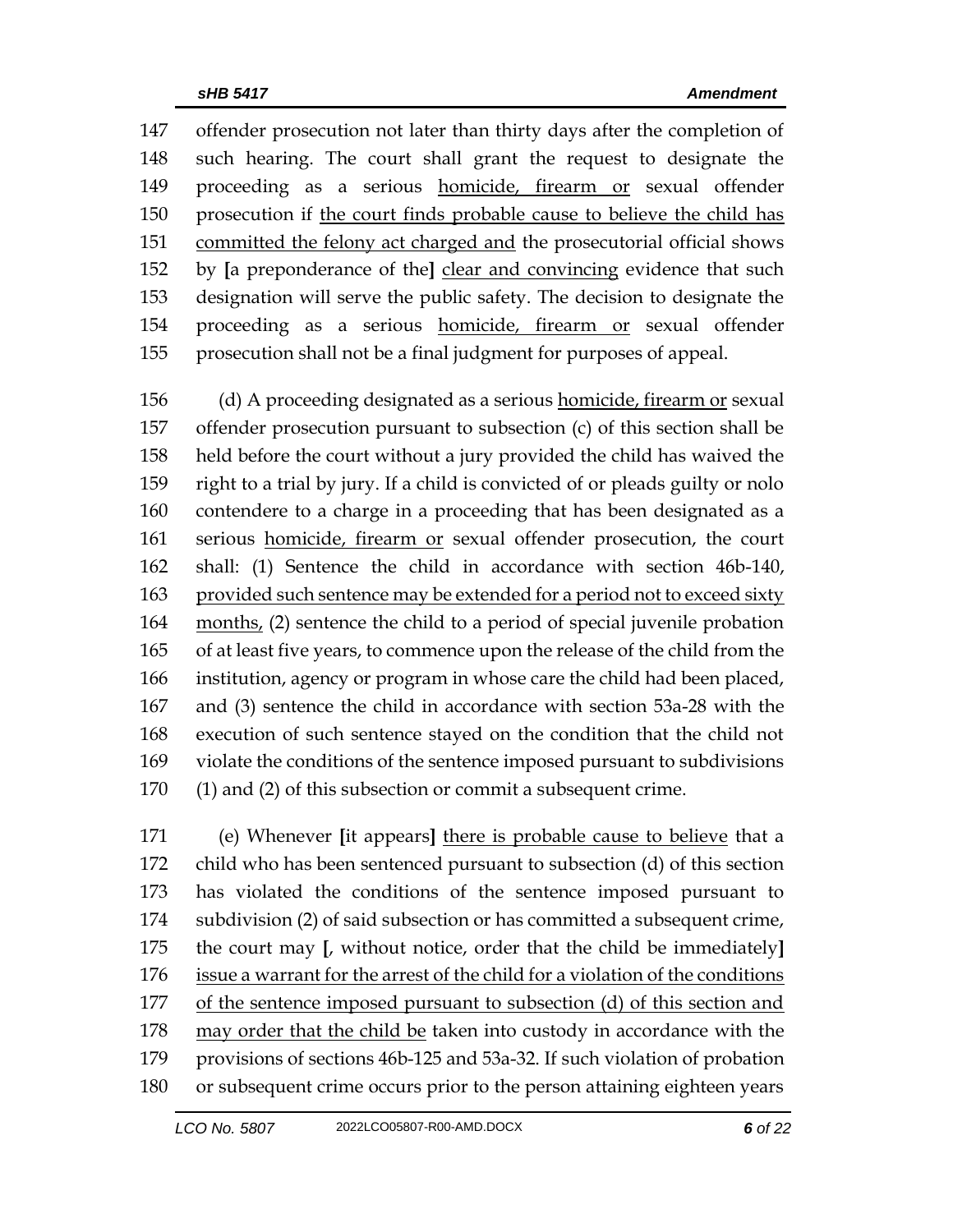of age, the matter shall be handled by the superior court for juvenile matters. If such violation of probation or subsequent crime occurs after the person has attained eighteen years of age, the matter shall be handled by the regular criminal docket of the Superior Court. Whenever such matter is handled by the superior court for juvenile matters, the court shall notify the child and such child's parent or guardian and the attorney of record, if any, in writing of the reasons alleged to exist for the lifting of the stay of execution of the sentence imposed pursuant to subdivision (3) of subsection (d) of this section. If the child challenges such reasons, the court shall hold a hearing at which the child shall be entitled to be heard and be represented by counsel. After such hearing, if the court finds that (1) the child has violated the conditions of the sentence imposed pursuant to subdivision (2) of subsection (d) of this section, **[**or**]** (2) committed a subsequent crime, or (3) by clear and convincing evidence that the best interest of the community cannot be served by continued supervision by the superior court for juvenile matters or in the community, it shall order the child to serve a sentence not to exceed that imposed pursuant to subdivision (3) of subsection (d) of this section unless it determines there are mitigating circumstances that justify continuing the stay of execution and specifically states such mitigating circumstances in writing for the record. The child shall receive credit against any sentence imposed pursuant to subdivision (3) of subsection (d) of this section for time served in a juvenile facility pursuant to the sentence imposed pursuant to subdivision (1) of said subsection.

206 (f) When a proceeding has been designated as a serious homicide, firearm or sexual offender prosecution pursuant to subsection (c) of this section and the child does not waive the right to a trial by jury, the court shall transfer the case from the docket for juvenile matters to the regular criminal docket of the Superior Court. Upon transfer, such child shall 211 stand trial and be sentenced, if convicted, as if such child were eighteen years of age, subject to the provisions of section 54-91g, except that no such child shall be placed in a correctional facility but shall be maintained in a facility for children and youths until such child attains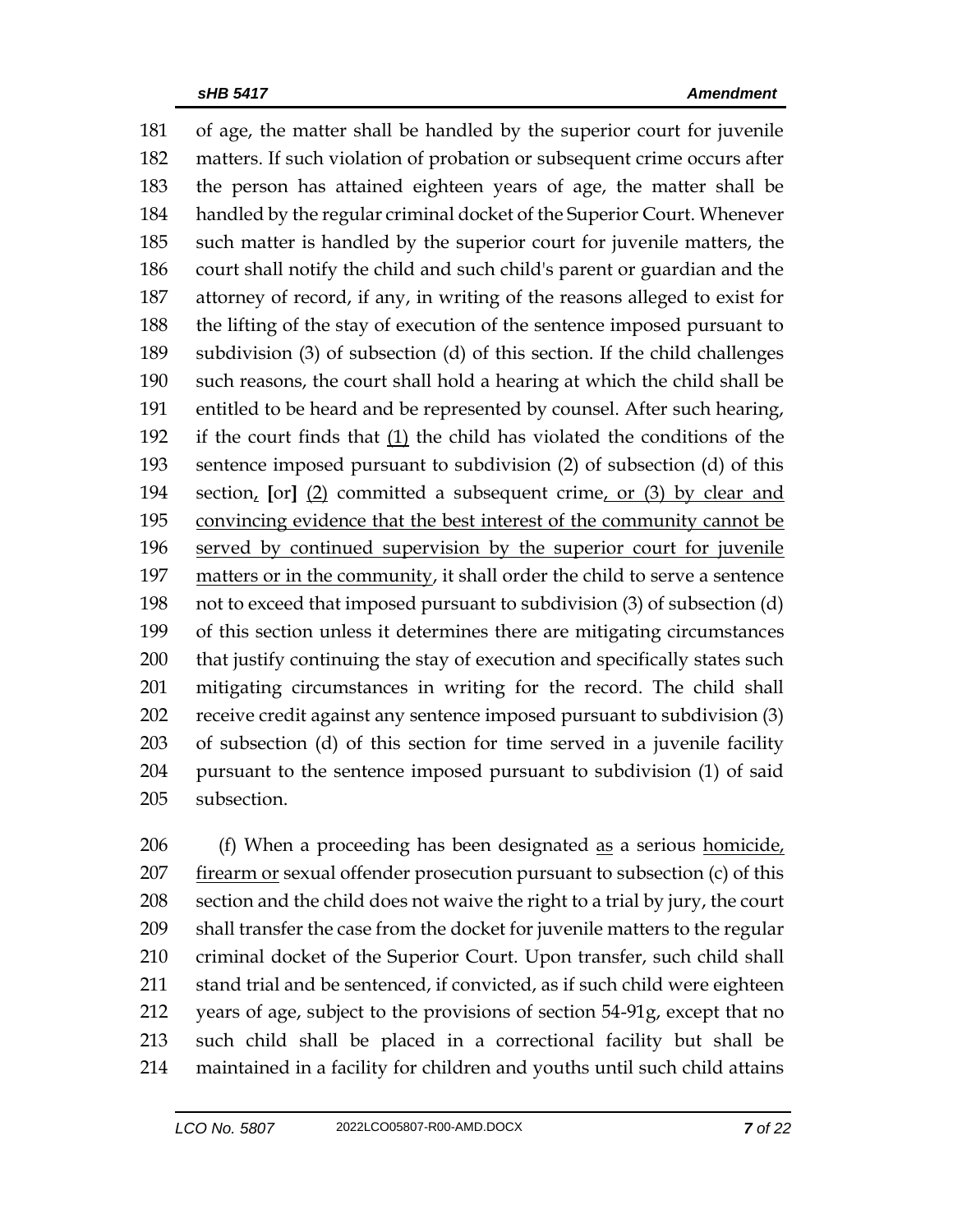eighteen years of age or until such child is sentenced, whichever occurs first. Such child shall receive credit against any sentence imposed for time served in a juvenile facility prior to the effectuation of the transfer. A child who has been transferred may enter a guilty plea to a lesser offense if the court finds that such plea is made knowingly and voluntarily. Any child transferred to the regular criminal docket who pleads guilty to a lesser offense shall not resume such child's status as a juvenile regarding such offense. If the action is dismissed or nolled or if such child is found not guilty of the charge for which such child was transferred, the child shall resume such child's status as a juvenile until such child attains eighteen years of age.

 Sec. 3. Subsection (c) of section 29-33 of the general statutes is repealed and the following is substituted in lieu thereof (*Effective October 1, 2022*):

 (c) No person, firm or corporation shall sell, deliver or otherwise transfer any pistol or revolver except upon written application on a form prescribed and furnished by the Commissioner of Emergency Services and Public Protection. Such person, firm or corporation shall ensure that all questions on the application are answered properly prior to releasing the pistol or revolver and shall retain the application, which shall be attached to the federal sale or transfer document, for at least twenty years or until such vendor goes out of business. Such application shall be available for inspection during normal business hours by law enforcement officials. No sale, delivery or other transfer of any pistol or revolver shall be made unless the person making the purchase or to whom the same is delivered or transferred is personally known to the person selling such pistol or revolver or making delivery or transfer thereof or provides evidence of his identity in the form of a motor vehicle operator's license, identity card issued pursuant to section 1-1h or valid passport. No sale, delivery or other transfer of any pistol or revolver shall be made until the person, firm or corporation making such transfer obtains an authorization number from the Commissioner of Emergency Services and Public Protection. Said commissioner shall perform the national instant criminal background check and make a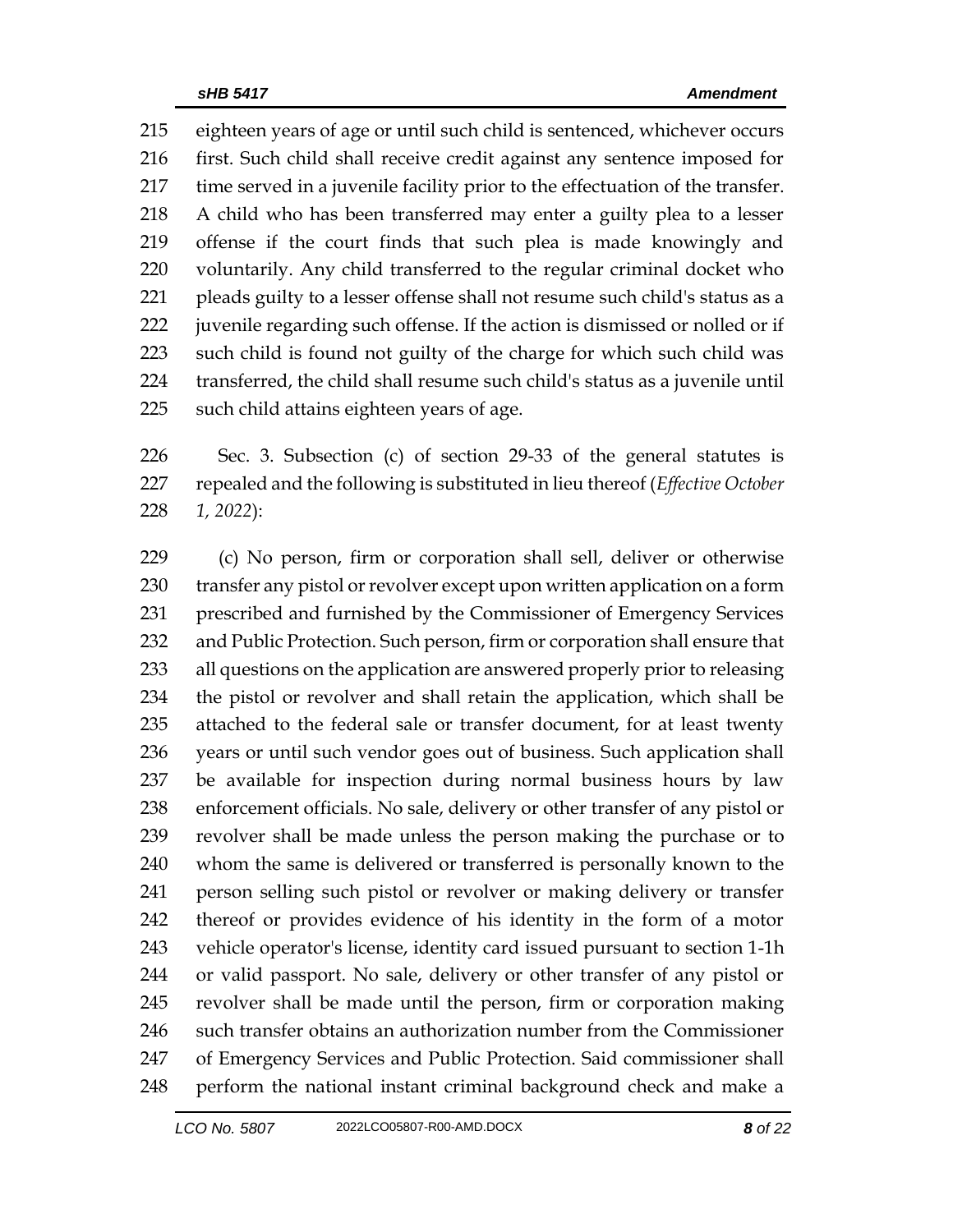reasonable effort to determine whether there is any reason that would 250 prohibit such applicant from possessing a pistol or revolver as provided in section 53a-217c. If the commissioner determines the existence of such a reason, the commissioner shall (1) deny the sale and no pistol or revolver shall be sold, delivered or otherwise transferred by such 254 person, firm or corporation to such applicant, and (2) inform the chief of police of the town in which the applicant resides, or, where there is no chief of police, the warden of the borough or the first selectman of the town, as the case may be, that there exists a reason that would prohibit such applicant from possessing a pistol or revolver.

 Sec. 4. Subsection (d) of section 29-37a of the general statutes is repealed and the following is substituted in lieu thereof (*Effective October 1, 2022*):

 (d) No person, firm or corporation may sell, deliver or otherwise transfer, at retail, any long gun to any person unless such person makes application on a form prescribed and furnished by the Commissioner of Emergency Services and Public Protection, which shall be attached by the transferor to the federal sale or transfer document and filed and retained by the transferor for at least twenty years or until such transferor goes out of business. Such application shall be available for inspection during normal business hours by law enforcement officials. No such sale, delivery or other transfer of any long gun shall be made until the person, firm or corporation making such sale, delivery or transfer has ensured that such application has been completed properly and has obtained an authorization number from the Commissioner of Emergency Services and Public Protection for such sale, delivery or transfer. The Department of Emergency Services and Public Protection shall make every effort, including performing the national instant criminal background check, to determine if the applicant is eligible to receive such long gun. If it is determined that the applicant is ineligible 279 to receive such long gun, the Commissioner of Emergency Services and 280 Public Protection shall immediately notify the  $(1)$  person, firm or corporation to whom such application was made and no such long gun shall be sold, delivered or otherwise transferred to such applicant by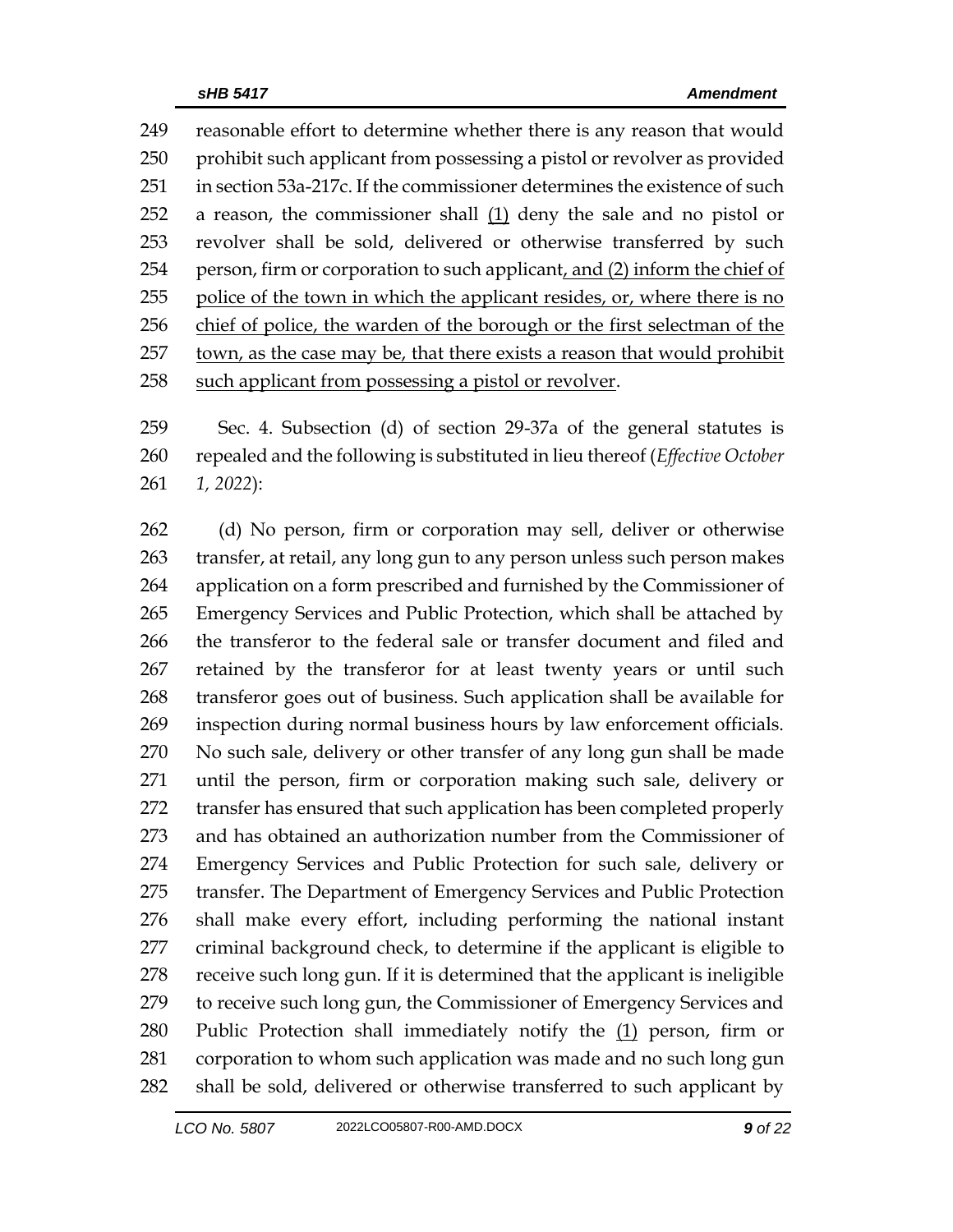such person, firm or corporation, and (2) chief of police of the town in which the applicant resides, or, where there is no chief of police, the warden of the borough or the first selectman of the town, as the case may be, that the applicant is not eligible to receive a long gun. When any long gun is delivered in connection with any sale or purchase, such long 288 gun shall be enclosed in a package, the paper or wrapping of which shall be securely fastened, and no such long gun when delivered on any sale or purchase shall be loaded or contain any gunpowder or other explosive or any bullet, ball or shell. Upon the sale, delivery or other transfer of the long gun, the transferee shall sign in triplicate a receipt for such long gun, which shall contain the name, address and date and place of birth of such transferee, the date of such sale, delivery or transfer and the caliber, make, model and manufacturer's number and a general description thereof. Not later than twenty-four hours after such sale, delivery or transfer, the transferor shall send by first class mail or electronically transfer one receipt to the Commissioner of Emergency Services and Public Protection and one receipt to the chief of police or, where there is no chief of police, the warden of the borough or the first selectman, of the town in which the transferee resides, and shall retain one receipt, together with the original application, for at least five years.

 Sec. 5. Subsection (d) of section 46b-124 of the 2022 supplement to the general statutes is repealed and the following is substituted in lieu thereof (*Effective June 1, 2023*):

 (d) Records of cases of juvenile matters involving delinquency proceedings shall be available to (1) Judicial Branch employees who, in the performance of their duties, require access to such records, (2) judges and employees of the Probate Court who, in the performance of their duties, require access to such records, and (3) employees and authorized agents of municipal, state or federal agencies involved in (A) the delinquency proceedings, (B) the provision of services directly to the child, or (C) the delivery of court diversionary programs. Such employees and authorized agents include, but are not limited to, law enforcement officials, community-based youth service bureau officials, state and federal prosecutorial officials, school officials in accordance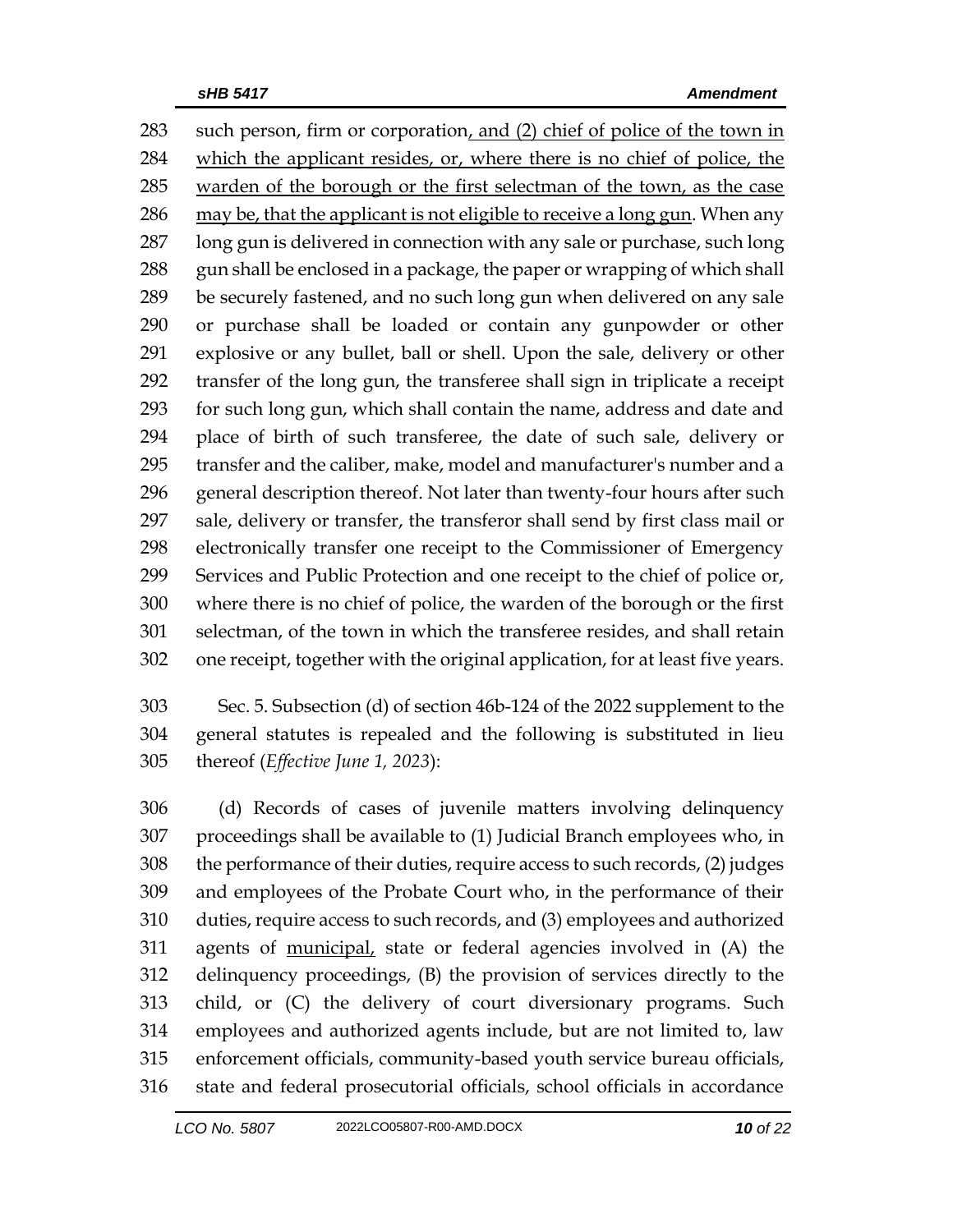with section 10-233h, court officials including officials of both the regular criminal docket and the docket for juvenile matters and officials of the Division of Criminal Justice, the Division of Public Defender Services, the Department of Children and Families, if the child is committed pursuant to section 46b-129, provided such disclosure shall be limited to (i) information that identifies the child as the subject of the delinquency petition, or (ii) the records of the delinquency proceedings, when the juvenile court orders the department to provide services to said child, the Court Support Services Division and agencies under contract with the Judicial Branch. Such records shall also be available to (I) the attorney representing the child, including the Division of Public Defender Services, in any proceeding in which such records are relevant, (II) the parents or guardian of the child, until such time as the subject of the record reaches the age of majority, (III) the subject of the record, upon submission of satisfactory proof of the subject's identity, pursuant to guidelines prescribed by the Office of the Chief Court Administrator, provided the subject has reached the age of majority, (IV) law enforcement officials and prosecutorial officials conducting legitimate criminal investigations, as provided in subsection (o) of this 336 section or orders to detain pursuant to section 46b-133, as amended by this act, (V) a state or federal agency providing services related to the collection of moneys due or funding to support the service needs of eligible juveniles, provided such disclosure shall be limited to that information necessary for the collection of and application for such moneys, (VI) members and employees of the Board of Pardons and Paroles and employees of the Department of Correction who, in the performance of their duties, require access to such records, provided the subject of the record has been convicted of a crime in the regular criminal docket of the Superior Court and such records are relevant to the performance of a risk and needs assessment of such person while such person is incarcerated, the determination of such person's suitability for release from incarceration or for a pardon, or the determination of the supervision and treatment needs of such person while on parole or other supervised release, and (VII) members and employees of the Judicial Review Council who, in the performance of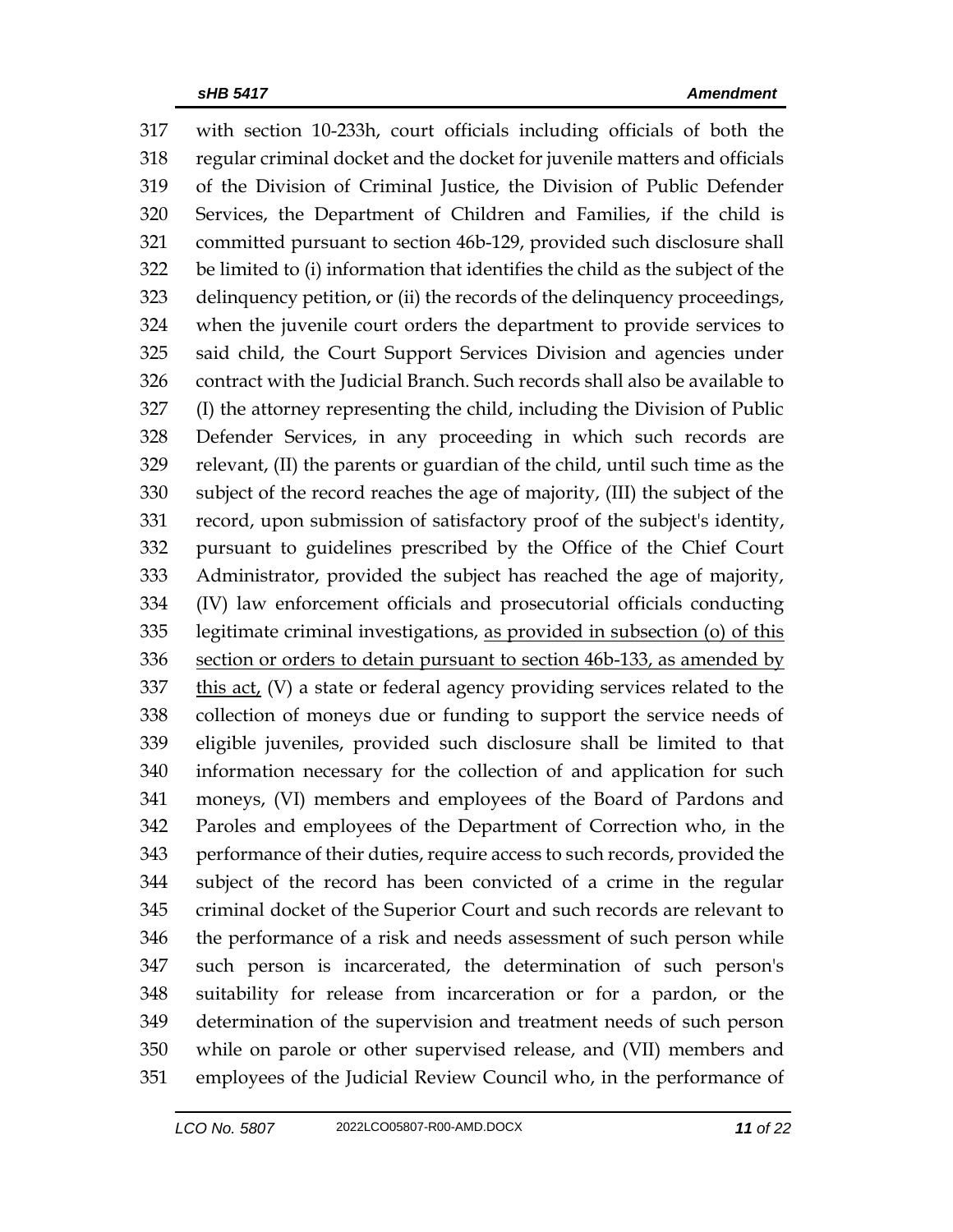their duties related to said council, require access to such records. Records disclosed pursuant to this subsection shall not be further disclosed, except that information contained in such records may be disclosed in connection with bail or sentencing reports in open court during criminal proceedings involving the subject of such information, or as otherwise provided by law.

 Sec. 6. (NEW) (*Effective October 1, 2022*) (a) The Chief State's Attorney shall develop, implement and update, as necessary, a training program on a uniform process for applying for and seeking the issuance of a detention order pursuant to section 46b-133 of the general statutes, as amended by this act. The Chief State's Attorney shall administer such program and any updated program to those persons required to complete such program pursuant to subsection (b) of this section in a manner and frequency determined by said administrator.

 (b) Each prosecutorial official and peace officer, as defined in section 53a-3 of the general statutes, except any judicial marshal or adult probation officer, shall complete the training program pursuant to subsection (a) of this section and as directed by the Chief State's Attorney.

 Sec. 7. Section 46b-133p of the 2022 supplement to the general statutes is repealed and the following is substituted in lieu thereof (*Effective October 1, 2022*):

 (a) Any law enforcement officer or prosecutorial official who sought 375 a court order to detain a child pursuant to subparagraph  $(C)$  of subdivision **[**(3)**]** (1) of subsection (c) of section 46b-133, as amended by this act, shall attach, along with the summons, a copy of the completed form to detain that is prescribed by Office of the Chief Court Administrator. On and after October 1, 2022, such form shall instruct any judge who declines to detain such child to articulate in writing, upon such form, the reasons for such declination.

 (b) The Judicial Branch, the Division of Criminal Justice, the Division of State Police within the Department of Emergency Services and Public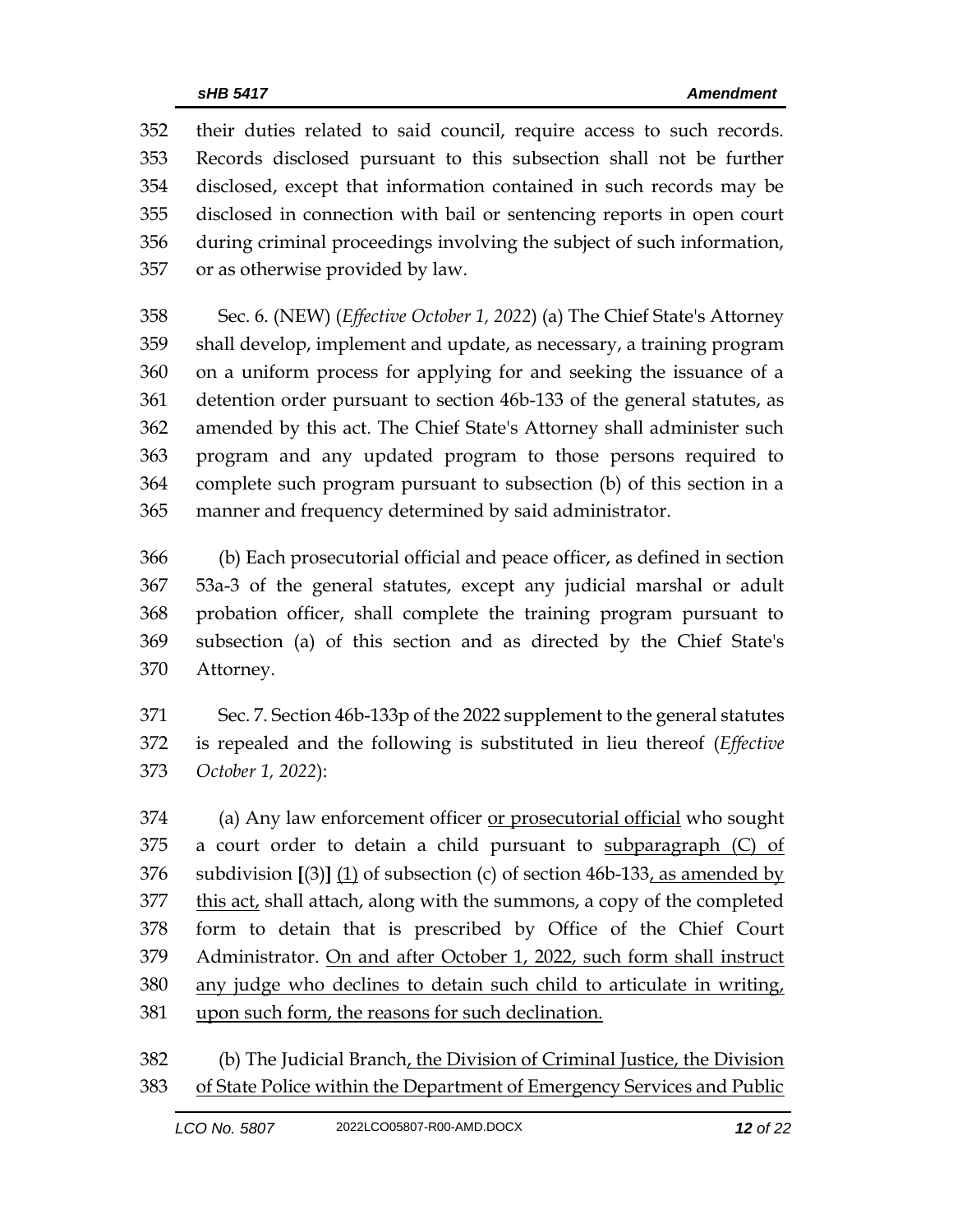Protection and each municipal police department shall compile data concerning requests by a law enforcement officer to detain a child pursuant to subdivision (3) of subsection (c) of section 46b-133, as 387 amended by this act. The Judicial Branch, the Division of Criminal Justice, the Division of State Police within the Department of Emergency Services and Public Protection and each municipal police department shall sort such data by judicial district and categorize such data based on (1) how many such requests were made, and (2) how many such requests were denied. Not later than January 15, 2023, and annually thereafter, the Judicial Branch shall, in accordance with the provisions of section 11-4a, report such data from the previous calendar year to the joint standing committee of the General Assembly having cognizance of matters relating to the judiciary.

 Sec. 8. Section 53a-122 of the general statutes is repealed and the following is substituted in lieu thereof (*Effective October 1, 2022*):

 (a) A person is guilty of larceny in the first degree when **[**he**]** such person commits larceny, as defined in section 53a-119, and: (1) The property or service, regardless of its nature and value, is obtained by extortion, (2) the value of the property or service exceeds twenty thousand dollars, **[**(3) the property consists of a motor vehicle, the value of which exceeds twenty thousand dollars, or (4)**]** or (3) the property is obtained by defrauding a public community, and the value of such property exceeds two thousand dollars.

 **[**(b) For purposes of this section, "motor vehicle" means any motor vehicle, construction equipment, agricultural tractor or farm implement or major component part of any of the above. In any prosecution under subdivision (3) of subsection (a) of this section, evidence of (1) forcible entry, (2) forcible removal of ignition, or (3) alteration, mutilation or removal of a vehicle identification number shall be prima facie evidence (A) that the person in control or possession of such motor vehicle knows or should have known that such motor vehicle is stolen, and (B) that such person possesses such motor vehicle with larcenous intent.**]**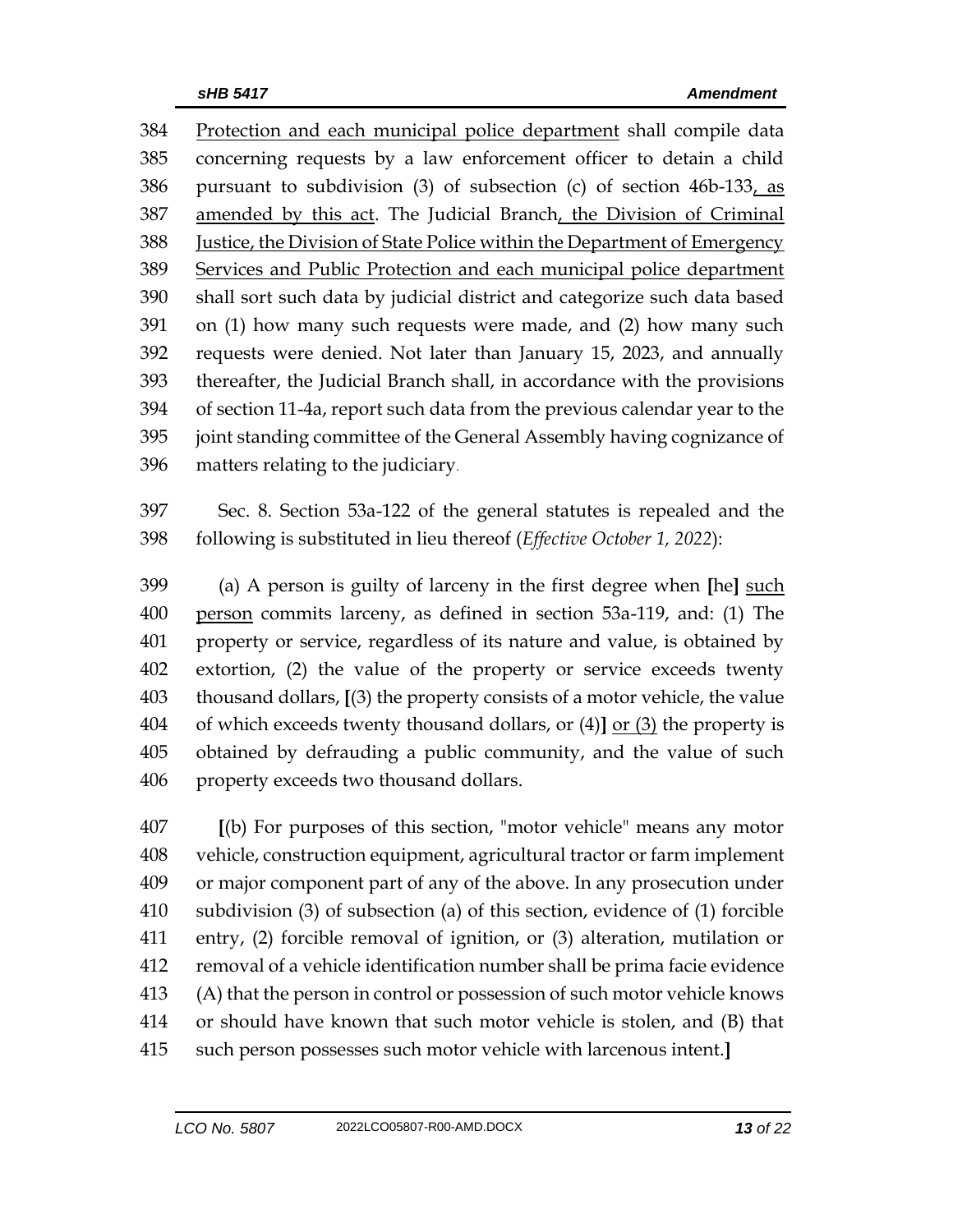**[**(c)**]** (b) Larceny in the first degree is a class B felony.

 Sec. 9. Section 53a-123 of the general statutes is repealed and the following is substituted in lieu thereof (*Effective October 1, 2022*):

 (a) A person is guilty of larceny in the second degree when **[**he**]** such person commits larceny, as defined in section 53a-119, and: (1) The **[**property consists of a motor vehicle, the value of which exceeds ten thousand dollars, (2) the**]** value of the property or service exceeds ten thousand dollars, **[**(3)**]** (2) the property, regardless of its nature or value, is taken from the person of another, **[**(4)**]** (3) the property is obtained by defrauding a public community, and the value of such property is two thousand dollars or less, **[**(5)**]** (4) the property, regardless of its nature or value, is obtained by embezzlement, false pretenses or false promise and the victim of such larceny is sixty years of age or older, or is a conserved person, as defined in section 45a-644, or is blind or physically disabled, as defined in section 1-1f, or **[**(6)**]** (5) the property, regardless of its value, consists of wire, cable or other equipment used in the provision of telecommunications service and the taking of such property causes an interruption in the provision of emergency telecommunications service.

 **[**(b) For purposes of this section, "motor vehicle" means any motor vehicle, construction equipment, agricultural tractor or farm implement or major component part of any of the above. In any prosecution under subdivision (1) of subsection (a) of this section, evidence of (1) forcible entry, (2) forcible removal of ignition, or (3) alteration, mutilation or removal of a vehicle identification number shall be prima facie evidence (A) that the person in control or possession of such motor vehicle knows or should have known that such motor vehicle is stolen, and (B) that such person possesses such motor vehicle with larcenous intent.**]**

**[**(c)**]** (b) Larceny in the second degree is a class C felony.

 Sec. 10. Section 53a-124 of the general statutes is repealed and the following is substituted in lieu thereof (*Effective October 1, 2022*):

(a) A person is guilty of larceny in the third degree when **[**he**]** such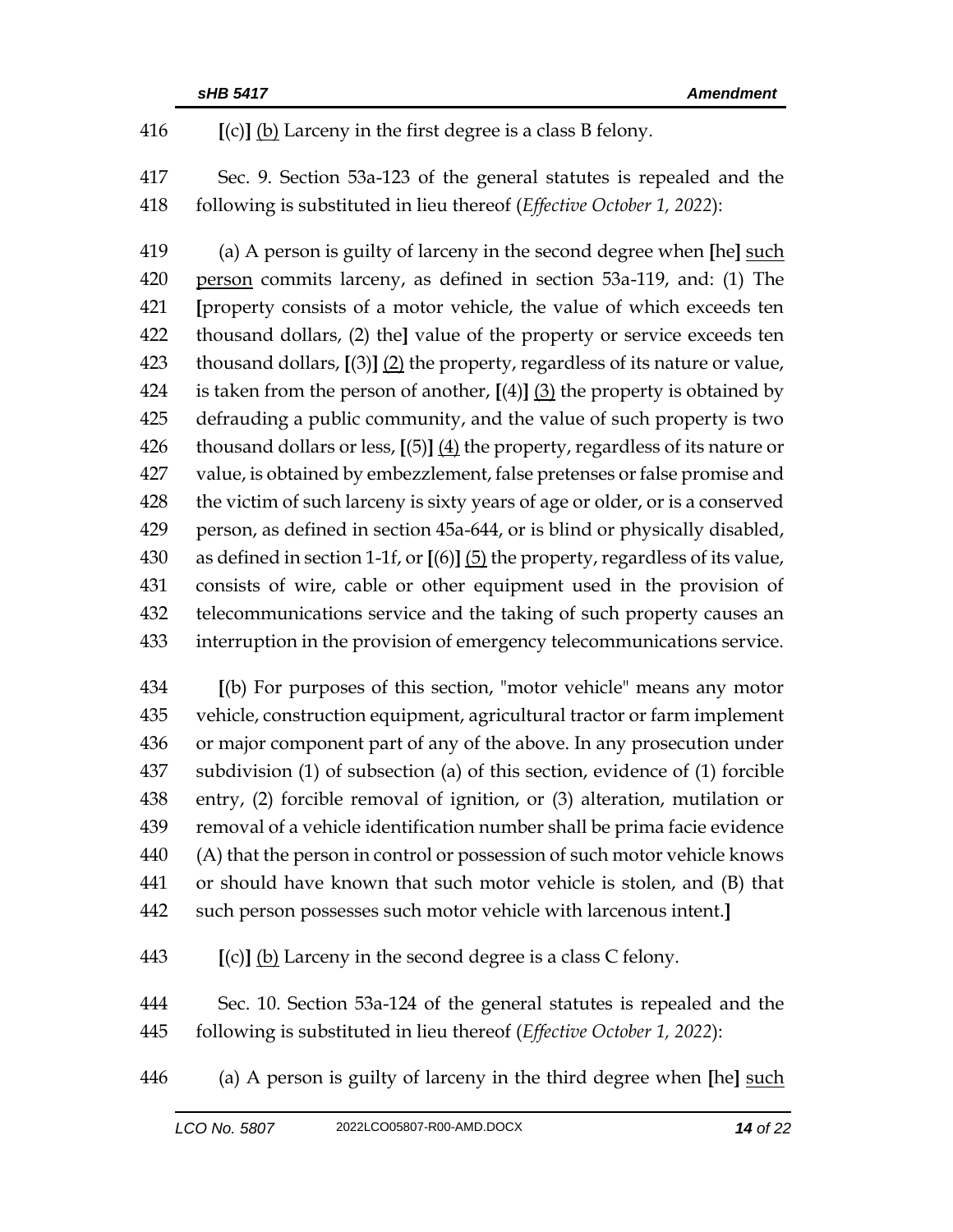person commits larceny, as defined in section 53a-119, and: (1) The **[**property consists of a motor vehicle, the value of which is ten thousand dollars or less; (2) the**]** value of the property or service exceeds two thousand dollars; **[**(3)**]** (2) the property consists of a public record, writing or instrument kept, held or deposited according to law with or in the keeping of any public office or public servant; or **[**(4)**]** (3) the property consists of a sample, culture, microorganism, specimen, record, recording, document, drawing or any other article, material, device or substance which constitutes, represents, evidences, reflects or records a secret scientific or technical process, invention or formula or any phase or part thereof. A process, invention or formula is "secret" when it is not, and is not intended to be, available to anyone other than the owner thereof or selected persons having access thereto for limited purposes with his consent, and when it accords or may accord the owner an advantage over competitors or other persons who do not have knowledge or the benefit thereof.

 **[**(b) For purposes of this section, "motor vehicle" means any motor vehicle, construction equipment, agricultural tractor or farm implement or major component part of any of the above. In any prosecution under subdivision (1) of subsection (a) of this section, evidence of (1) forcible entry, (2) forcible removal of ignition, or (3) alteration, mutilation or removal of a vehicle identification number shall be prima facie evidence (A) that the person in control or possession of such motor vehicle knows or should have known that such motor vehicle is stolen, and (B) that such person possesses such motor vehicle with larcenous intent.**]**

**[**(c)**]** (b) Larceny in the third degree is a class D felony.

 Sec. 11. (*Effective from passage*) (a) The Commissioner of Children and Families and the executive director of the Court Support Services Division of the Judicial Branch shall identify each juvenile delinquency or justice service provided to children by the Department of Children and Families at the time of the passage of public act 18-31. Said commissioner and executive director shall determine how such services were transferred from the department to the Court Support Services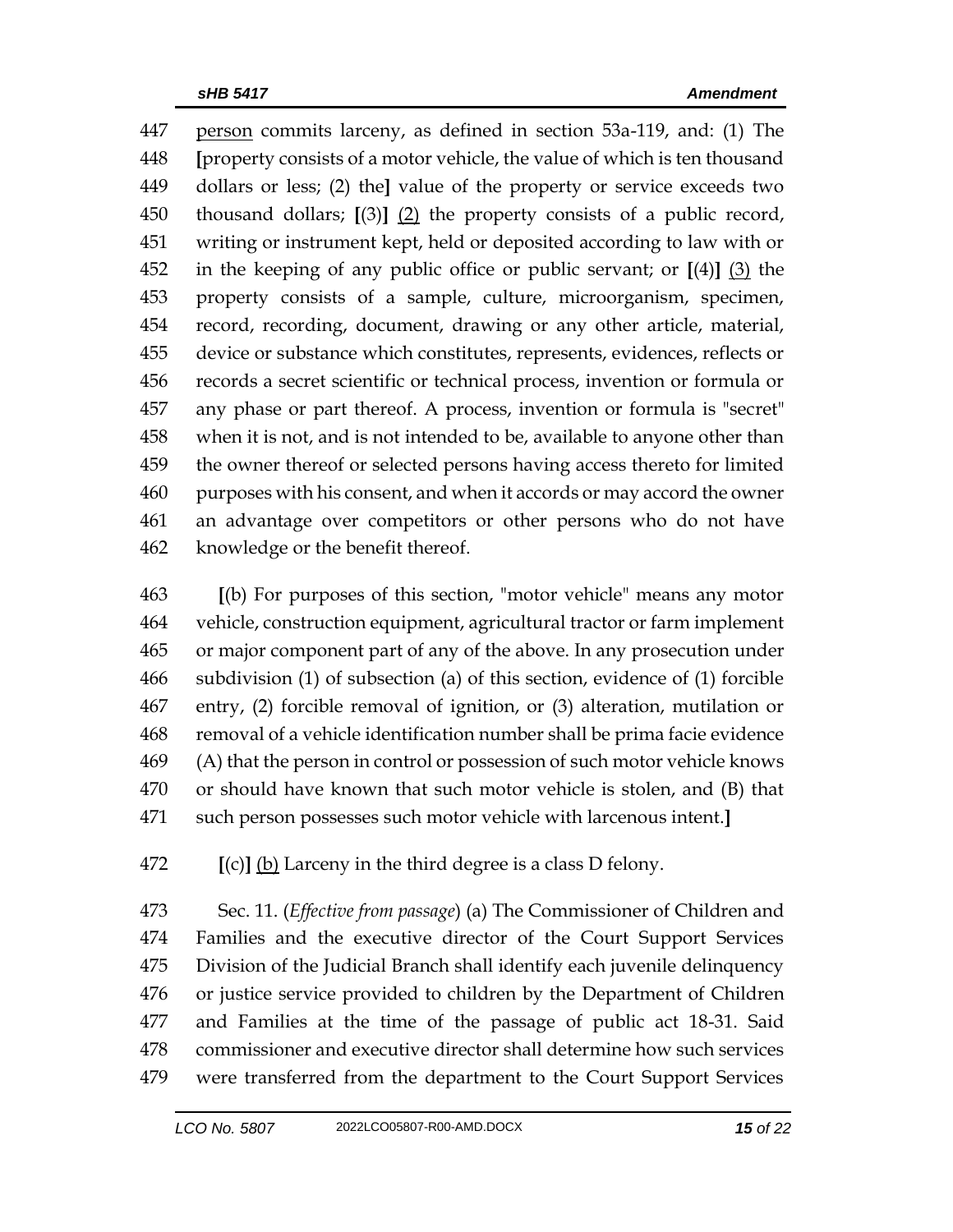Division and identify any services that were merged into other services, eliminated or otherwise not transferred.

 (b) Said commissioner and executive director shall report, not later than December 31, 2022, in accordance with the provisions of section 11- 4a of the general statutes, their findings pursuant to the provisions of subsection (a) of this section, to the joint standing committee of the General Assembly having cognizance of matters relating to the judiciary.

 Sec. 12. (*Effective from passage*) (a) Not later than thirty days after the effective date of this section, the executive director of the Court Support Services Division of the Judicial Branch shall review the (1) staffing levels of juvenile probation officers, (2) name, number and location of juvenile pretrial and diversionary programs, the content of such programs and their efficacy at reducing recidivism, and (3) availability and efficiency of juvenile job training programs and juvenile drug treatment programs.

 (b) Not later than December 31, 2022, the executive director of the Court Support Services Division of the Judicial Branch shall report, in accordance with the provisions of section 11-4a of the general statutes, on the review conducted pursuant to subsection (a) of this section and any resulting recommendations for legislation to the joint standing committee of the General Assembly having cognizance of matters relating to the judiciary.

 Sec. 13. (NEW) (*Effective October 1, 2022*) (a) A person is guilty of larceny of a motor vehicle when such person commits larceny, as defined in section 53a-119 of the general statutes, and the property consists of a motor vehicle.

 (b) For purposes of this section, "motor vehicle" means any motor vehicle, construction equipment, agricultural tractor or farm implement or major component part of any of the above. In any prosecution under subsection (a) of this section, evidence of (1) forcible entry, (2) forcible removal of ignition, or (3) alteration, mutilation or removal of a vehicle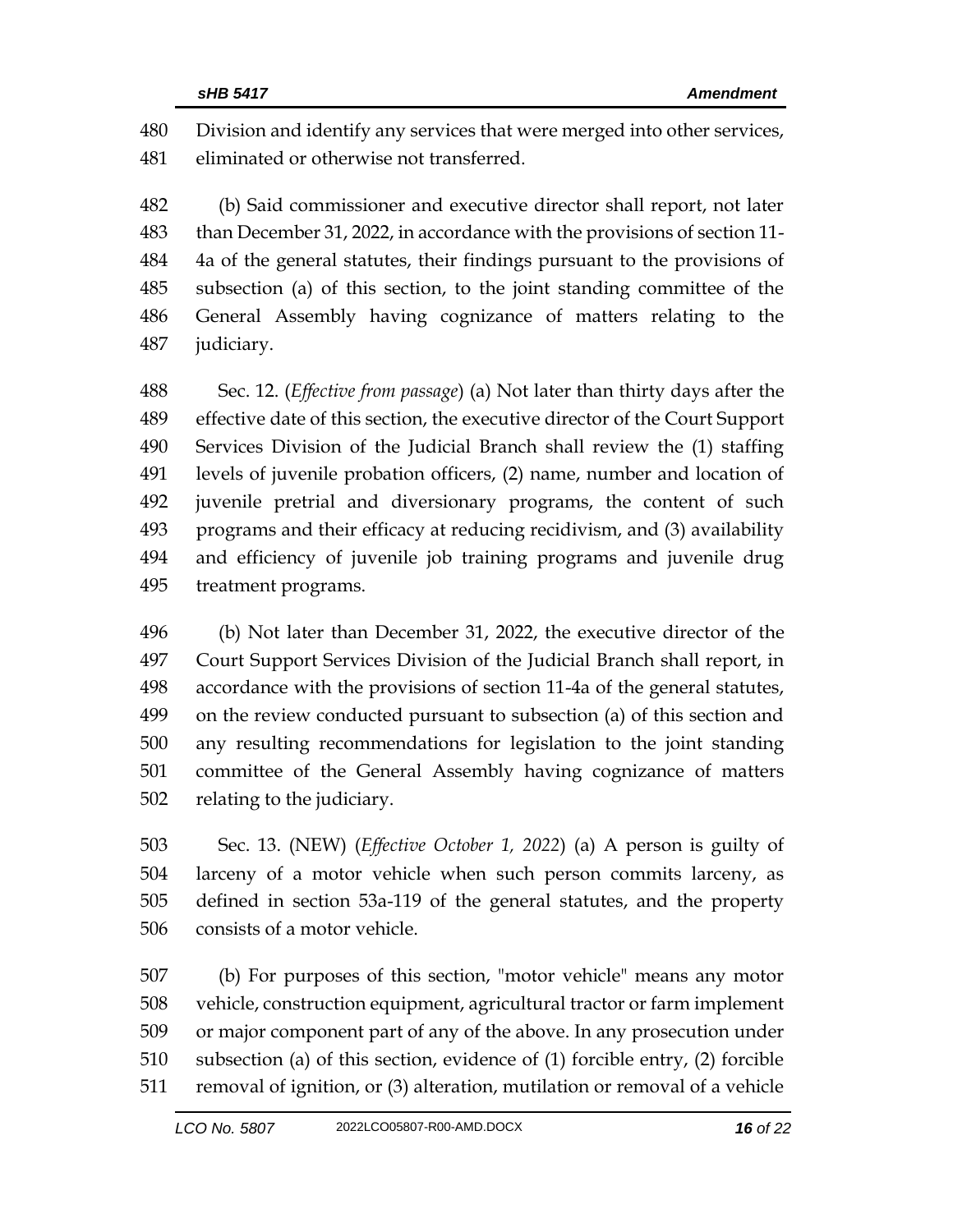| 512 | identification number shall be prima facie evidence that (A) the person           |  |  |
|-----|-----------------------------------------------------------------------------------|--|--|
| 513 | in control or possession of such motor vehicle knows or should have               |  |  |
| 514 | known that such motor vehicle is stolen, and (B) such person possesses            |  |  |
| 515 | such motor vehicle with larcenous intent.                                         |  |  |
| 516 | (c) Larceny of a motor vehicle is (1) a class E felony for a first offense,       |  |  |
| 517 | $(2)$ a class D felony for a second offense, and $(3)$ a class B felony for any   |  |  |
| 518 | subsequent offense.                                                               |  |  |
| 519 | Sec. 14. Subsection (a) of section 46b-133j of the general statutes is            |  |  |
| 520 | repealed and the following is substituted in lieu thereof (Effective October      |  |  |
| 521 | $1, 2022$ :                                                                       |  |  |
| 522 | (a) For purposes of this section: (1) "Delinquency offense involving a            |  |  |
| 523 | motor vehicle" means any offense under (A) subdivision (1) of                     |  |  |
| 524 | subsection (a) of section 53a-119b, (B) section 53a-126a, (C) section 53a-        |  |  |
| 525 | 126b, when the property consists of a motor vehicle, $or$ (D) [subdivision        |  |  |
| 526 | $(3)$ of subsection (a) of section 53a-122, (E) subdivision (1) of subsection     |  |  |
| 527 | (a) of section 53a-123, or $(F)$ subdivision $(1)$ of subsection $(a)$ of section |  |  |
| 528 | 53a-124] section 13 of this act; and (2) "child" means child, as defined in       |  |  |
| 529 | section 46b-120, as amended by this act.                                          |  |  |
| 530 | Sec. 15. Subsection (c) of section 54-56e of the 2022 supplement to the           |  |  |
| 531 | general statutes is repealed and the following is substituted in lieu             |  |  |
| 532 | thereof (Effective October 1, 2022):                                              |  |  |
| 533 | (c) This section shall not be applicable: (1) To any person charged               |  |  |
| 534 | with $(A)$ a class $A$ folony $(B)$ a class $B$ folony except a violation of      |  |  |

 with (A) a class A felony, (B) a class B felony, except a violation of subdivision (1) **[**,**]** or (2) **[**or (3)**]** of subsection (a) of section 53a-122, as 536 amended by this act, that does not involve the use, attempted use or threatened use of physical force against another person, or a violation of subdivision **[**(4)**]** (3) of subsection (a) of section 53a-122, as amended 539 by this act, that does not involve the use, attempted use or threatened use of physical force against another person and does not involve a violation by a person who is a public official, as defined in section 1-110, or a state or municipal employee, as defined in section 1-110, or (C) a violation of section 53a-70b of the general statutes, revision of 1958,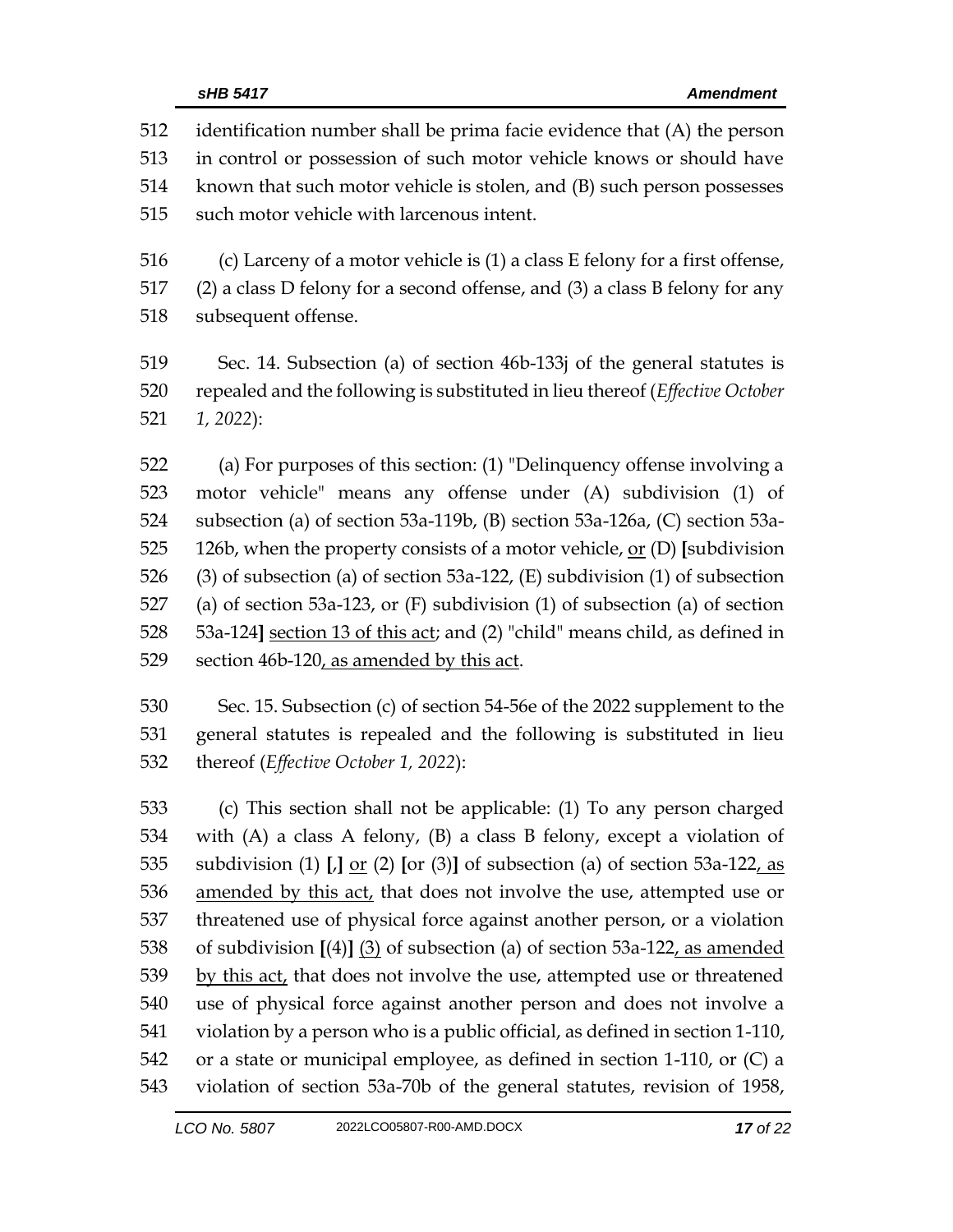revised to January 1, 2019, or section 14-227a or 14-227m, subdivision (1) or (2) of subsection (a) of section 14-227n, subdivision (2) of subsection (a) of section 53-21 or section 53a-56b, 53a-60d, 53a-70, 53a-70a, 53a-71, except as provided in subdivision (5) of this subsection, 53a-72a, 53a- 72b, 53a-90a, 53a-196e or 53a-196f, (2) to any person charged with a crime or motor vehicle violation who, as a result of the commission of such crime or motor vehicle violation, causes the death of another person, (3) to any person accused of a family violence crime as defined in section 46b-38a who (A) is eligible for the pretrial family violence education program established under section 46b-38c, or (B) has previously had the pretrial family violence education program invoked in such person's behalf, (4) to any person charged with a violation of section 21a-267, 21a-279 or 21a-279a, who (A) is eligible for the pretrial drug education and community service program established under section 54-56i or the pretrial drug intervention and community service program established under section 54-56q, or (B) has previously had (i) the pretrial drug education program (ii) the pretrial drug education and community service program established under the provisions of section 54-56i, or (iii) the pretrial drug intervention and community service program established under section 54-56q, invoked on such person's behalf, (5) unless good cause is shown, to (A) any person charged with a class C felony, or (B) any person charged with committing a violation of subdivision (1) of subsection (a) of section 53a-71 while such person was less than four years older than the other person, (6) to any person charged with a violation of section 9-359 or 9-359a, (7) to any person charged with a motor vehicle violation (A) while operating a commercial motor vehicle, as defined in section 14-1, or (B) who holds a commercial driver's license or commercial driver's instruction permit at the time of the violation, (8) to any person charged with a violation of subdivision (6) of subsection (a) of section 53a-60, or (9) to a health care provider or vendor participating in the state's Medicaid program charged with a violation of section 53a-122, as amended by this act, or subdivision **[**(4)**]** (3) of subsection (a) of section 53a-123, as amended by this act.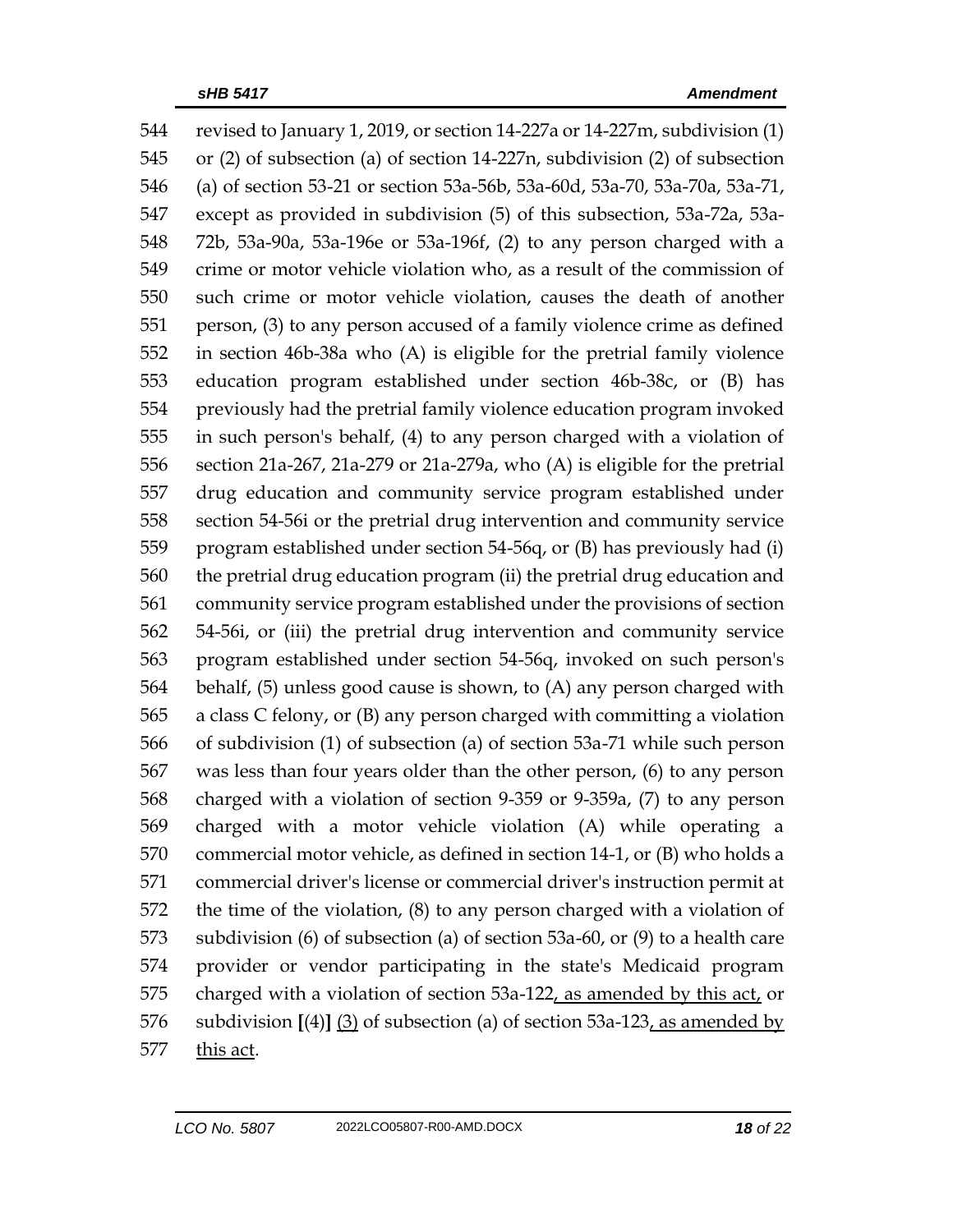Sec. 16. Subsection (j) of section 14-112 of the general statutes is repealed and the following is substituted in lieu thereof (*Effective October 1, 2022*):

 (j) To entitle any person to receive or retain a motor vehicle operator's license or a certificate of registration of any motor vehicle when, in the 583 opinion of the commissioner, such person has committed larceny of a motor vehicle, the value of which exceeds ten thousand dollars, or violated any of the provisions of the following-named sections and subsections: Section 14-44, section 14-80h or 14-80i, sections 14-110, 14- 147, 14-217, 14-219, sections 14-228, 14-275 to 14-281, inclusive, or **[**subdivision (1) of subsection (a) of section 53a-123 or**]** any similar provision of the laws of any other state or any territory, or who has been convicted of, or has forfeited any bond taken for appearance for, or has received a suspended judgment or sentence for, a violation of any of said provisions, or a violation of any of the provisions of sections 14-230 to 14-247, inclusive, and 38a-371, within a twelve-month period following a violation of any of said sections, the commissioner may require from such person proof of financial responsibility to satisfy any claim for damages by reason of personal injury to, or the death of, any one person, of twenty-five thousand dollars, or by reason of personal injury to, or the death of, more than one person on account of any accident, of at least fifty thousand dollars, and for damage to property of at least twenty-five thousand dollars. When the commissioner requires proof of financial responsibility from an operator or owner of any motor vehicle, he may require proof in the amounts herein specified for each vehicle operated or owned by such person. If any person fails to furnish such proof, the commissioner shall, until such proof is furnished, suspend or revoke the license of such person to operate a motor vehicle or refuse to return any license which has been suspended or revoked in accordance with the provisions of section 14-111 or suspend or revoke the registration of any such motor vehicle or vehicles or refuse thereafter to register any motor vehicle owned by such person or refuse to register any motor vehicle transferred by such person if it does not appear to the commissioner's satisfaction that such transfer is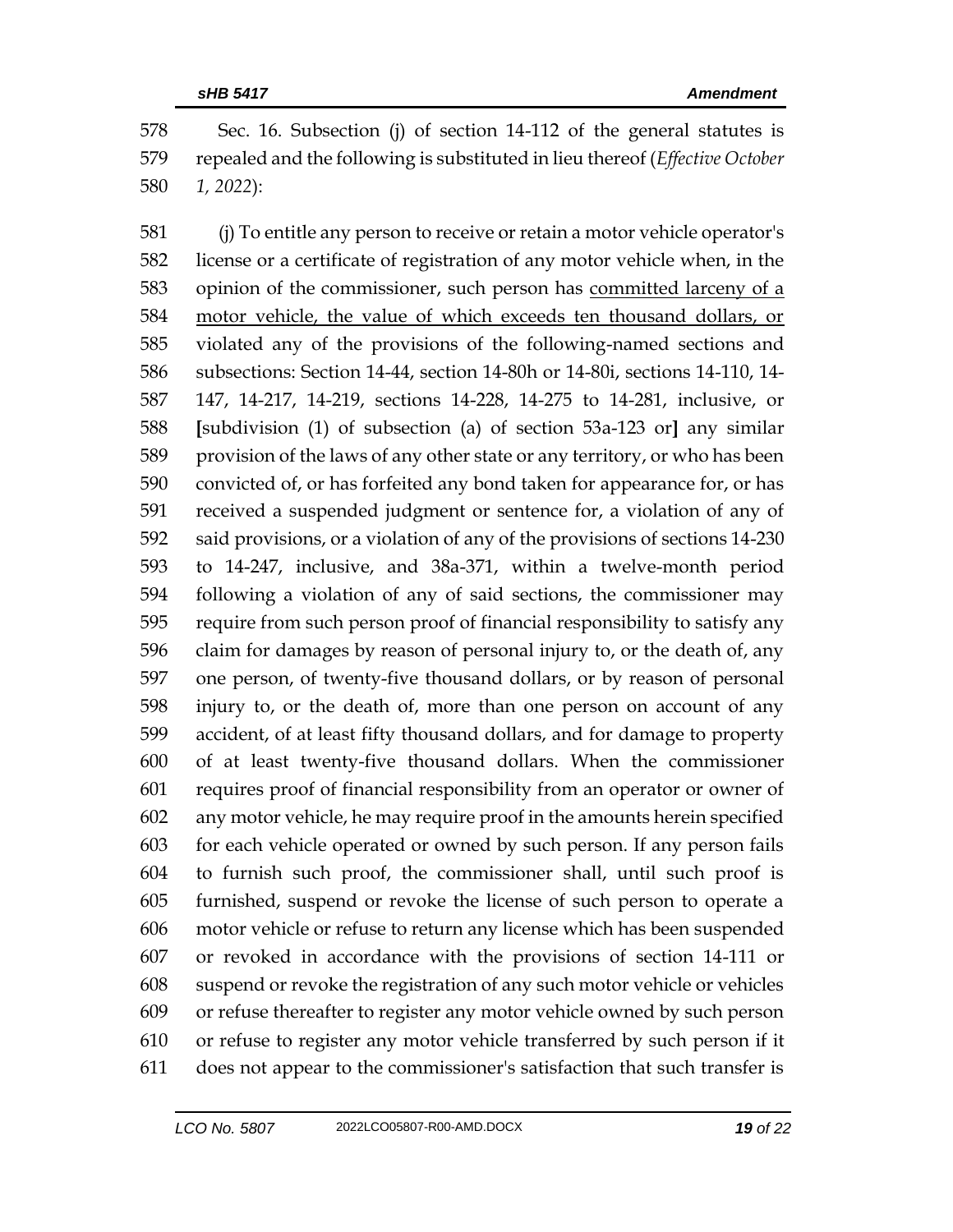a bona fide sale, or, if such person is not a resident of this state, withdraw from such person the privilege of operating any motor vehicle in this state and the privilege of operation within this state of any motor vehicle owned by such person. Prior to such suspension, revocation or withdrawal, notice thereof shall be given by the commissioner by a notice forwarded by bulk certified mail to the address of such person as shown by the records of the commissioner. No appeal taken from the judgment of any court shall act as a stay to any action of the commissioner authorized by the provisions of this section.

 Sec. 17. Subdivision (8) of section 46b-120 of the 2022 supplement to the general statutes is repealed and the following is substituted in lieu thereof (*Effective October 1, 2022*):

 (8) "Serious juvenile offense" means (A) the violation of, including 625 attempt or conspiracy to violate, section 21a-277, 21a-278, 29-33, as amended by this act, 29-34, 29-35, subdivision (2) or (3) of subsection (a) of section 53-21, 53-80a, 53-202b, 53-202c, 53-390 to 53-392, inclusive, 53a-54a to 53a-57, inclusive, 53a-59 to 53a-60c, inclusive, 53a-64aa, 53a- 64bb, 53a-70 to 53a-71, inclusive, 53a-72b, 53a-86, 53a-92 to 53a-94a, inclusive, 53a-95, 53a-100aa, 53a-101, 53a-102a, 53a-103a or 53a-111 to  $\,$  53a-113, inclusive, subdivision (1) of subsection (a) of section 53a-122, as amended by this act, subdivision **[**(3)**]** (2) of subsection (a) of section 53a- 123, as amended by this act, section 53a-134, 53a-135, 53a-136a or 53a- 167c, subsection (a) of section 53a-174, or section 53a-196a, 53a-211, 53a- 212, 53a-216 or 53a-217b, or (B) absconding, escaping or running away, without just cause, from any secure residential facility in which the child has been placed by the court as a delinquent child;

 Sec. 18. Subsection (k) of section 46b-133 of the 2022 supplement to the general statutes is repealed and the following is substituted in lieu thereof (*Effective October 1, 2022*):

 (k) For purposes of subsections (c) and (e) of this section, a child may be determined to pose a risk to public safety if such child has previously been adjudicated as delinquent for or convicted of or pled guilty or nolo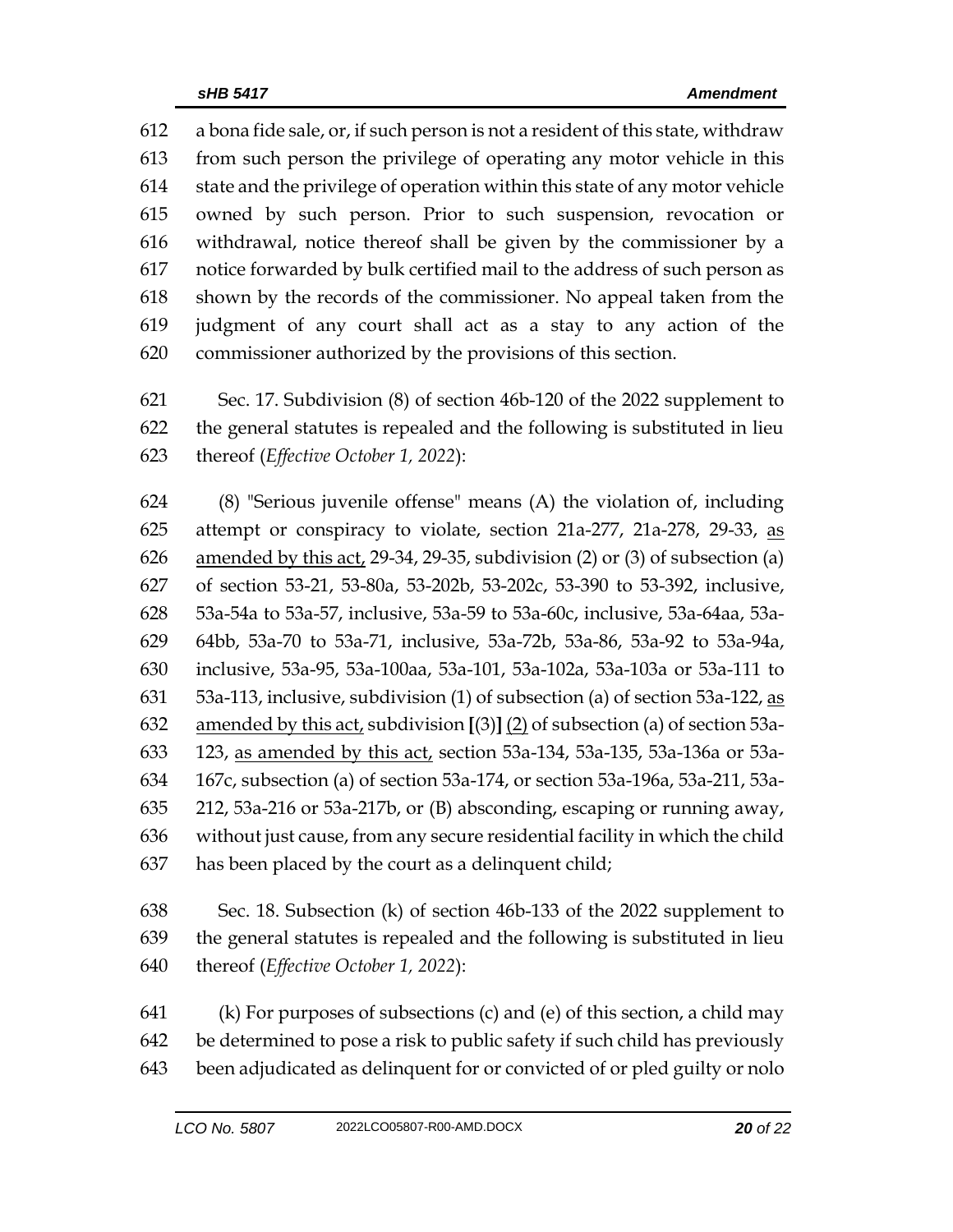contendere to two or more felony offenses, has had two or more prior dispositions of probation and is charged with commission of a larceny under **[**subdivision (3) of subsection (a) of section 53a-122 or subdivision (1) of subsection (a) of section 53a-123 or subdivision (1) of subsection (a) of section 53a-124**]** section 13 of this act. Sec. 19. Section 46b-124 of the 2022 supplement to the general statutes is amended by adding subsection (o) as follows (*Effective June 1, 2022*): (NEW) (o) A law enforcement official conducting a legitimate

 criminal investigation may have direct electronic access to the following information concerning a child who is subject to such investigation: (1) Pending juvenile delinquency charges; and (2) any suspended detention orders or prior juvenile adjudications during the ninety days prior to the initiation of such investigation.

 Sec. 20. (*Effective from passage*) Not later than March 1, 2023, the executive director of the Court Support Services Division of the Judicial Branch shall report on the progress being made toward the implementation of the provisions of section 46b-124 of the general statutes, as amended by this act, to the joint standing committee of the General Assembly having cognizance of matters relating to the judiciary in accordance with the provisions of section 11-4a of the general statutes.

 Sec. 21. Subsection (a) of section 46b-133p of the 2022 supplement to the general statutes is repealed and the following is substituted in lieu thereof (*Effective from passage*):

 (a) Any law enforcement officer who sought a court order to detain a child pursuant to subdivision (3) of subsection (c) of section 46b-133, as amended by this act, shall attach, along with the summons, a copy of the completed form to detain that is prescribed by Office of the Chief Court Administrator. On and after October 1, 2022, such form shall instruct any judge who declines to detain such child to articulate in writing, upon such form, the reasons for such declination."